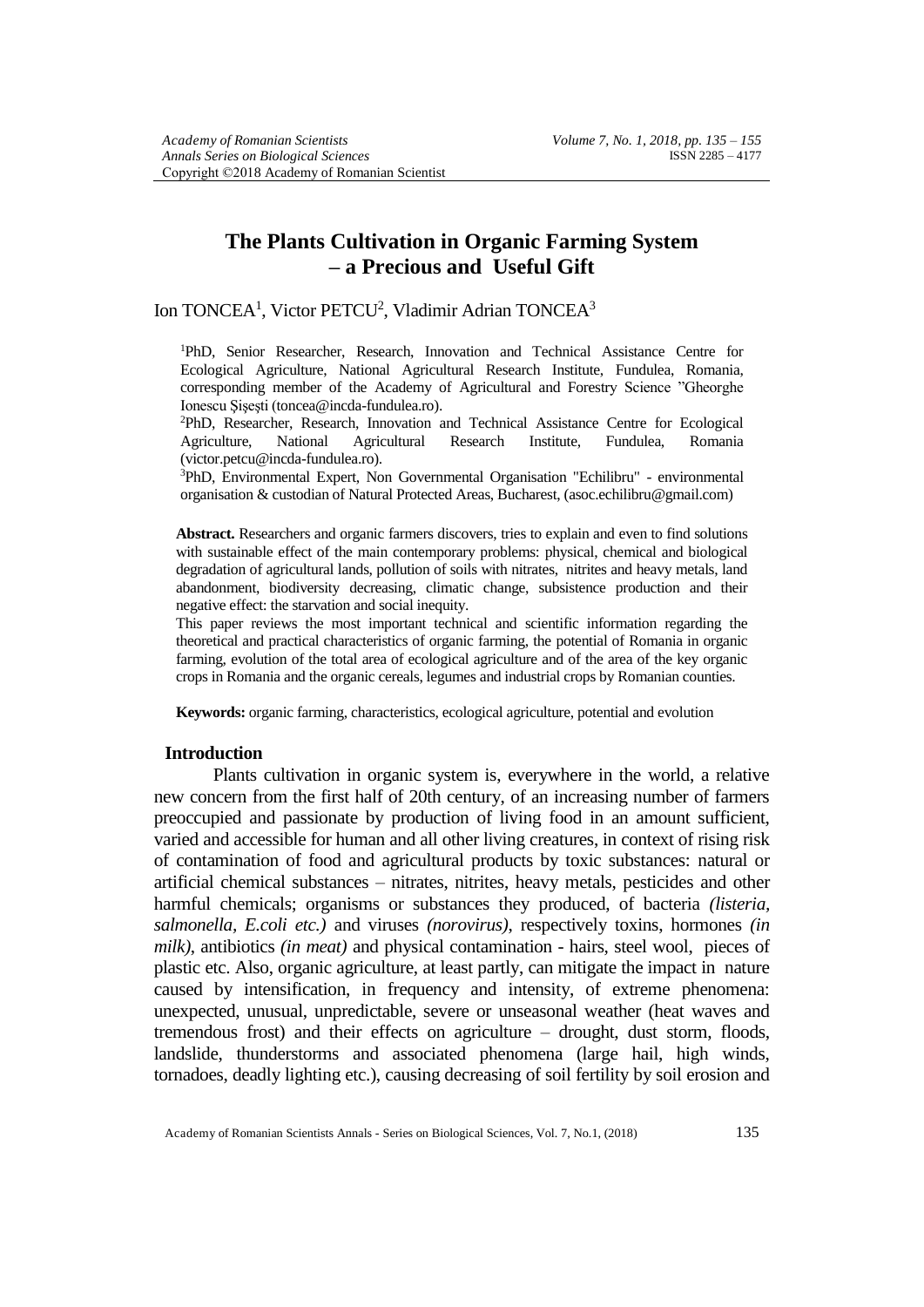exhausted of nutrients, soil and air pollution, the explosion of diseases, many incurable for the moment, of the plants, animals and humans. [10]

Here we examine the theoretical and practical characteristics of the organic agriculture, the natural and economical potential of Romania in organic farming, the evolution of the total area of organic agriculture and of the area of the main organic crops in Romania and the present surface of the organic cereals, legumes and industrial crops by counties.

#### **Material and Methods**

The paper is based on impartial and detailed analysis of scientific information about theoretical and practical characteristics of organic farming, and showing of the natural and economic potential of Romania, and of the main statistic indexes of ecological agriculture evolution in Romania.

# **Results and Discussion**

## **The theoretical and practical characteristics of organic agriculture;**

As long as the organic farming is regulated, in all its components, by specific laws and standards issued by European Commission and IFOAM, the theoretical and practical characteristics of organic agriculture are similar everywhere, including Romania.

# *The theoretical characteristics of organic agriculture; Terminology*

According to Regulations (CE) 834/2007 and 889/2009, in EU countries are used, with the same meaning, 3 different terms: **organic agriculture** (*England, Cyprus, Ireland and Malta),* **biological agriculture** (*Austria, Belgium, Bulgaria, France, Greece, Italy, Luxembourg, Netherlands and Portugal*) and **ecological agriculture** *(Croatia, Denmark, Finland, Lithuania, Poland, Romania, Slovenia, Sweden and Hungary).* Also, other countries use in parallel 2 terms: organic and ecologic agriculture *(Estonia)*, biological and ecological agriculture *(Czech Republic, Germany, Latvia, Slovakia and Spain).*

. Ecological Agriculture", is a term protected and designated by E.U. to Romania for definition of this organic system and it is similar with terms "organic agriculture" or "biological agriculture" which are used in other EU member states.[11] Also, the term "Ecological Agriculture" is accepted and used by the all Romanian experts in agroecology, since 1977 to present, when it is discussed about agricultural applied ecology. [4]

### **History**

Ecological agriculture has deep historical roots, in special as practical occupation, all the great human civilisations – Mesopotamian, Arab, Greek, Roman, and Chinese, being based on prosper and unpolluted agriculture, without chemical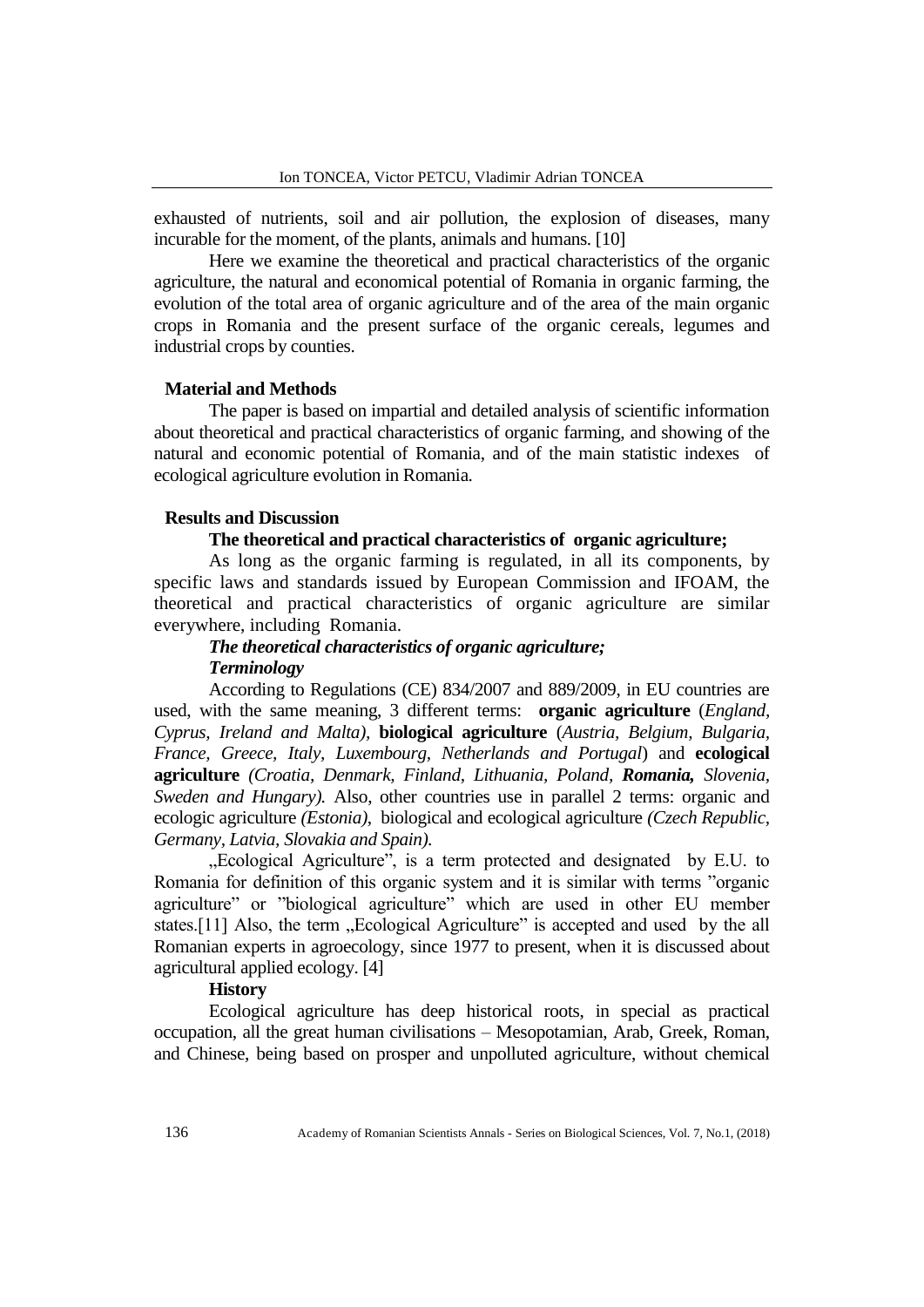fertilizers and artificial pesticides,[8, 10] dominated, in thinking and work, only by wisdom and skill.<sup>[10]</sup>

The theoretical bases were layed in 1920 – 1960s, immediately after agricultural industrialization process and "the green revolution" started:

-Rudolf Steiner in Germany, founder of "biodynamic agriculture";

-Sir Albert Howard and Eve BALFOUR in England who founded the school of "organic agriculture",

-H. Müler and H.P. Rusch, in Switzerland, author of concept ., Muller-Rusch" of "organo-biological agriculture";

-C. LEMAIRE and J. BOUCHER in France, founders of the "biological agriculture" school. [10]

The list of scientists who contributed essential to the development of ecological agriculture includes other representative scientist names: Johan Wolfgang GOETHE, Ernst HAECKEL, Ehrenfried PFEIFFER, E. KOLISKO, L. KOLISKO, Cloude AUBERT and Bill MOLLISON.

A crucial role in development of organic agriculture had the International Federation of Organic Agriculture Movements (IFOAM), an umbrella association of organic farmer associations, agricultural foundations, agriculture and agro-industrial companies and individual supporters. IFOAM was founded in 1972 in Versailles/France for promotion and development of organic, biological or ecological farming systems all over the world.

In Europe the essential role in development and promotion of organic agriculture had the European Council (EC). EC elaborated the first Regulation (EEC) no. 2092/91 on organic products and indications referring of agricultural products and indications referring thereto on agricultural products and foodstuffs, also Council Regulation (EC) No 834/2007 on organic production and labelling of organic products and repealing Regulation (EEC) No 2092/91 and Commission Regulation (EC) No 889/2008 laying down detailed rules for the implementation of Council Regulation (EC) No 834/2007 on organic production and labelling of organic products with regard to organic production labelling and control.

In Romania, ecological agriculture appeared in 1977 – 1978s and developed in parallel with agroecology, the newest branch of ecology. The first scientists who pronounced the term and wrote about ecological agriculture, underlying its importance was Ioan PUIA in 1977 [4], and then Petre PAPACOSTEA, author of the book "Agricultura biologică". [3] Ioan Puia is, also, one of the first promoters of the term "Agricultura ecologică". For the author, ecological agriculture means more than plant cultivation and animal husbandry, but, also, it means an equilibrate manipulation of all another components of the agroecosystems which generate specific agro-climaxes. [5]

Another important step for development of ecological agriculture in Romania was setting up of 4 representative NGOs in period 1997 - 2000: Organic Farmers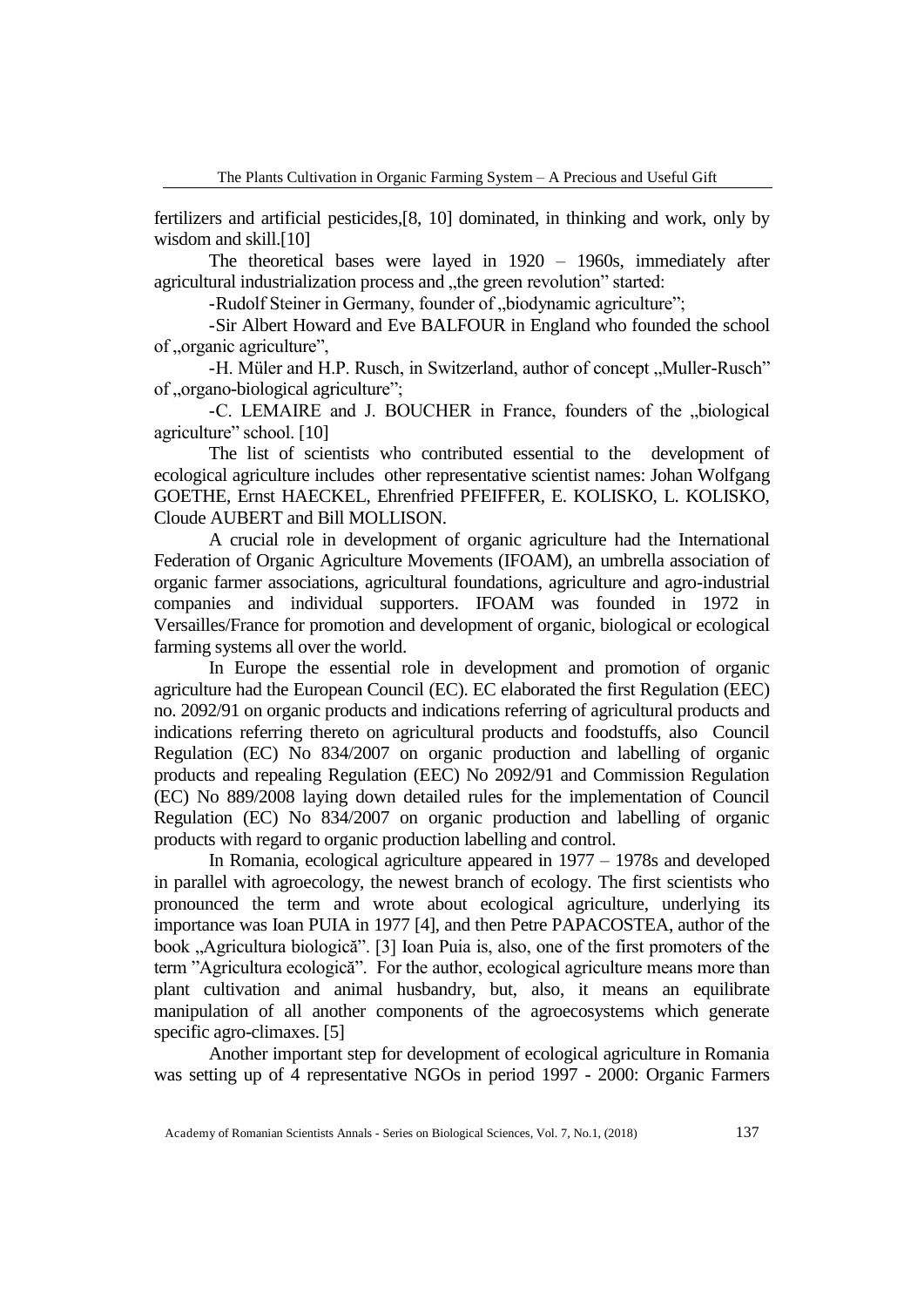Association of Romania (BIOTERRA), Romanian Association for Sustainable Agriculture (A.R.A.D.), Agroecology Association (Agroecologia) and National Federation of Ecological Agriculture (F.N.A.E.).

In Romania, ecological agriculture was official recognized in 2000s, by Government Ordinance (OUG) No 34 of 17 April 2000 about ecological agrofoods products and OUG No 913 of September 2001 about Norms for applying of the OUG No 34/2000, and then by many other Orders of Ministry of Agriculture about labelling of ecological agriculture products, regulations of Inspection and Certification system and certification in ecological agriculture, Regulations about the Import and Export of ecological products etc.

# *Definitions and Principles*

Organic farming is a production system that sustains the **health** of soils, ecosystems and people. It relies on **ecological** processes**,** biodiversity and cycles adapted to local conditions, rather than the use of inputs with adverse effects. Organic farming combines tradition, innovation and science to benefit the shared environment and promote **fair relationships** and a good **quality of life** for all involved. [11 - 13]

The International Federation of Organic Agriculture Movements (IFOAM) established, according with this definition**, four principles of organic farming** [14]:

# **Principle of health**

Organic Agriculture should sustain and enhance the health of soil, plant, animal, human and planet as one and indivisible.

The role of organic agriculture, whether in farming, processing, distribution, or consumption, is to sustain and enhance the health of ecosystems and organisms from the smallest in the soil to human beings. In particular, organic agriculture is intended to produce high quality, nutritious food that contributes to preventive health care and well-being. In view of this it should avoid the use of fertilizers, pesticides, animal drugs and food additives that may have adverse health effects.

## **Principle of ecology**

Organic Agriculture should be based on living ecological systems and cycles, work with them, emulate them and help sustain them.

This principle states that production is to be based on ecological processes, and recycling.

Organic agriculture should attain ecological balance through the design of farming systems, establishment of habitats and maintenance of genetic and agricultural diversity. Those who produce, process, trade, or consume organic products should protect and benefit the common environment including landscapes, climate, habitats, biodiversity, air and water.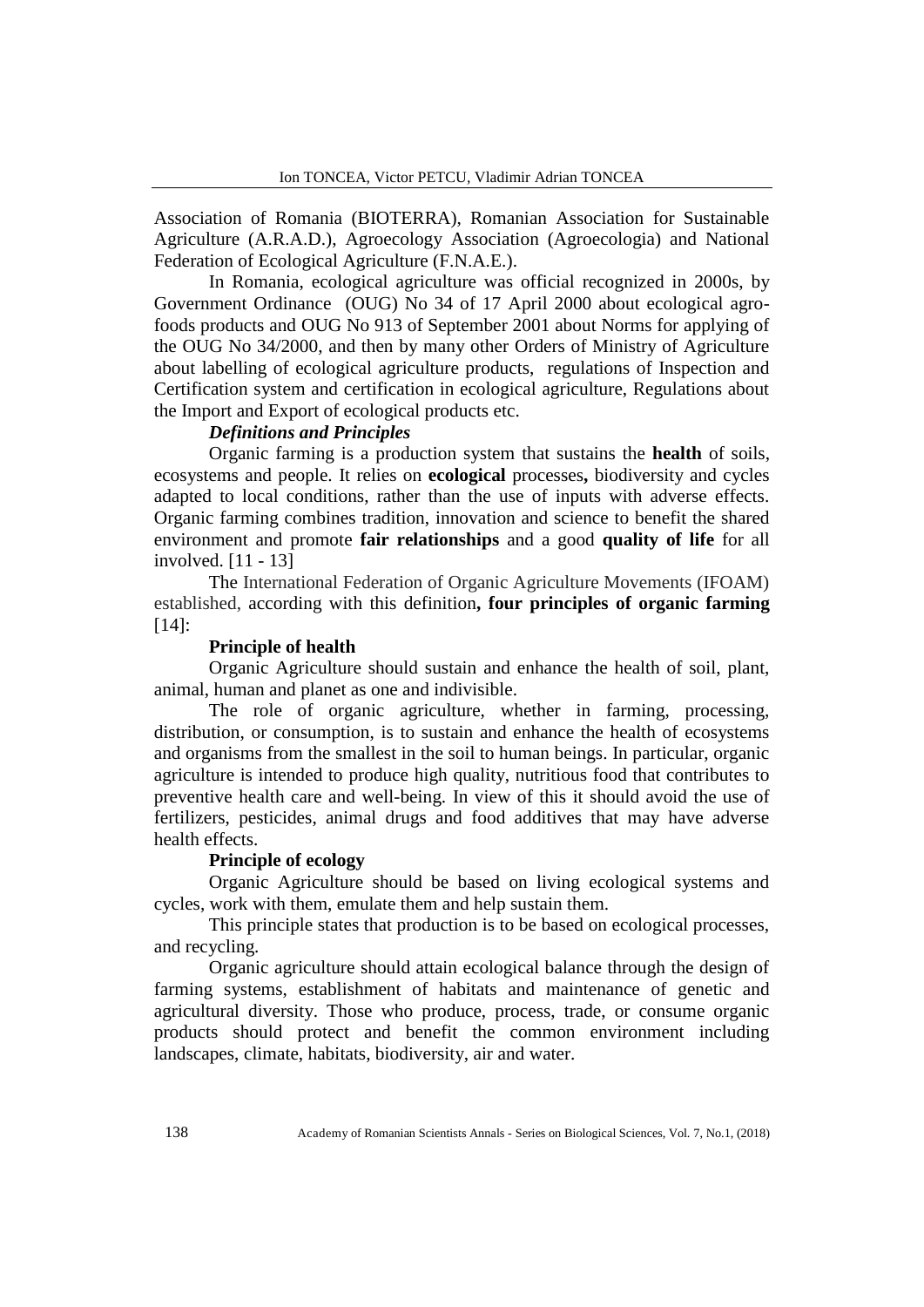#### **Principle of fairness**

Organic Agriculture should build on relationships that ensure fairness with regard to the common environment and life opportunities.

Fairness is characterized by equity, respect, justice and stewardship of the shared world, both among people and in their relations to other living beings.

Natural and environmental resources that are used for production and consumption should be managed in a way that is socially and ecologically just and should be held in trust for future generations. Fairness requires systems of production, distribution and trade that are open and equitable and account for real environmental and social costs.

# **Principle of care**

Organic Agriculture should be managed in a precautionary and responsible manner to protect the health and well-being of current and future generations and the environment.

This principle states that precaution and responsibility are the key concerns in management, development and technology choices in organic agriculture. Science is necessary to ensure that organic agriculture is healthy, safe and ecologically sound. However, scientific knowledge alone is not sufficient. Practical experience, accumulated wisdom and traditional and indigenous knowledge offer valid solutions, tested by time. Organic agriculture should prevent significant risks by adopting appropriate technologies and rejecting unpredictable ones, such as genetic engineering. Decisions should reflect the values and needs of all who might be affected, through transparent and participatory processes.

Organic agriculture is the science or art of management to have under control the living organisms and theirs environment in the benefit of humans, by modern methods which do not damage any component of the environment". [10]

## *Goal and Objectives*

The organic farming is aiming the harmonization of dynamic interactions between soil, plants, animals and humans. It is aiming harmonisation of interactions between ecological, economic and social offers of the agroecosystems and human, animal and other living organism basic needs for food and inhabitation, respective feed and shelter and all other specific needs. [9]

The objectives of organic farming are according of the imperative of the 21 century – *from the survive to the supervive* and ecological, economical and social dimensions of organic farming system: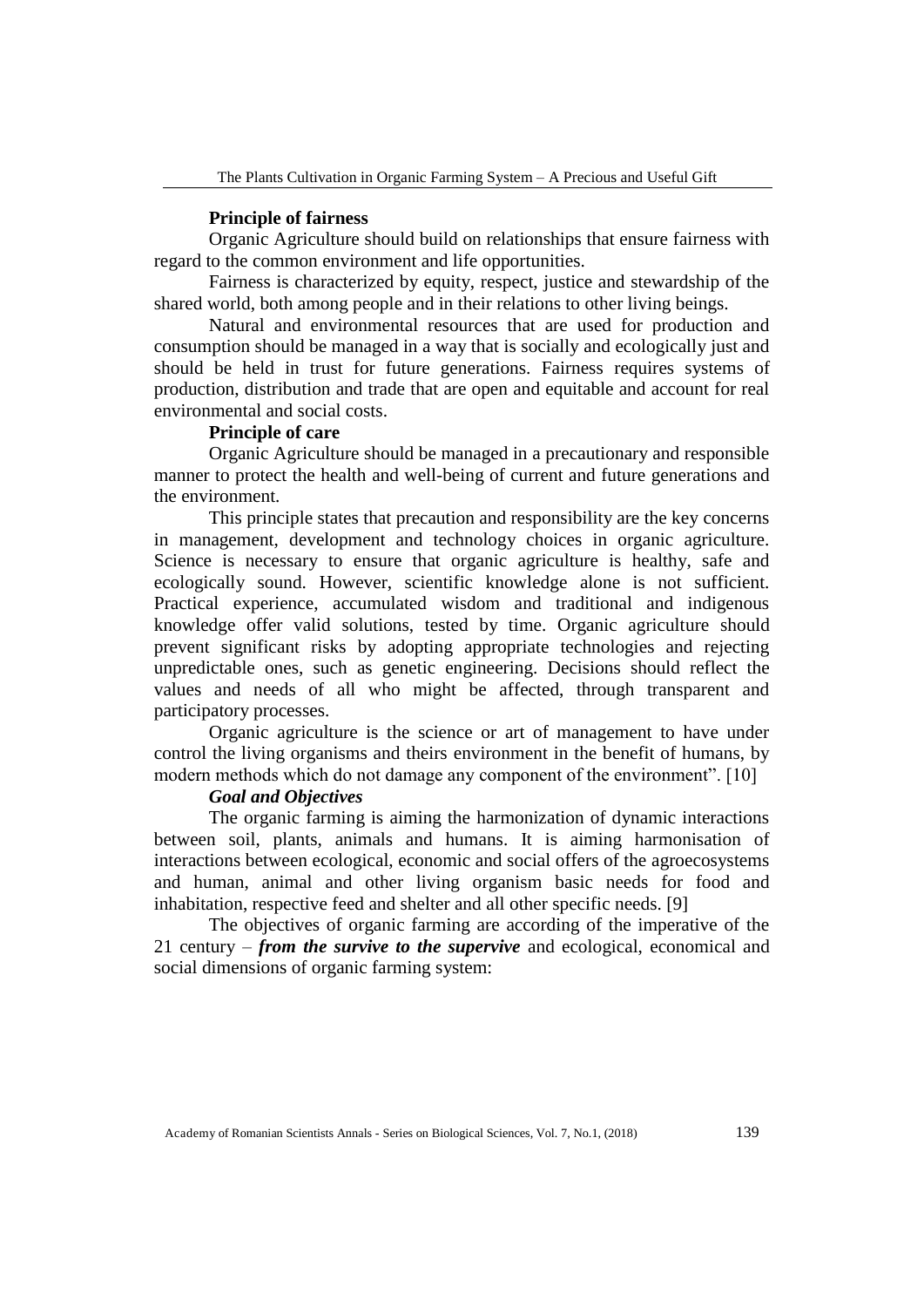| Environmental             | Plant production       | Livestock production       | Social objectives      |
|---------------------------|------------------------|----------------------------|------------------------|
| objectives                | objectives             | objectives                 |                        |
| - equilibration of the    | - natural integration, | - optimisation of the rate | - development of the   |
| energetic balance;        | including cosmic, of   | plant/animal;              | multifunctional        |
| - increasing and          | crops species and      | - improving and            | farming systems;       |
| conservation of the soil  | cultivars:             | conservation of genetic    | - diversification of   |
| fertility;                | - optimization of the  | resources;                 | agricultural           |
| - protection of water     | crops structure;       | - respecting of the        | production;            |
| and aquatic life;         | - optimization of the  | intrinsic needs of         | - decreasing of the    |
| - recovery and            | dimension of           | animals about feed,        | use of non-            |
| conservation of           | nutritive space;       | shelter, motion,           | renewable resources;   |
| biodiversity;             | - recovery of natural  | couple,"exploitation"      | - improving of the     |
| - stimulation of          | equilibrium of water,  | etc.:                      | labour productivity    |
| microorganisms, flora     | nutrients, weeds,      |                            | and of the life of     |
| and fauna activity;       | pests and diseases;    |                            | organic producers;     |
| - recovery and            |                        |                            | - recovering and       |
| protection of the natural |                        |                            | conservation of        |
| landscape;                |                        |                            | material and spiritual |
| - minimisation of the     |                        |                            | traditional values;    |
| agriculture impact on     |                        |                            |                        |
| environment               |                        |                            |                        |

# **Table 1.** Ojectives of organic farming [9]

# **Practical Characteristics of Organic farming**

# *Types of organic farming*

In practice exists three types and a few subtypes of organic farming, according to relationship with environment and human society:

**Properly organic farming** [1] (organic agriculture, biological agriculture or ecological agriculture) is a holistic production management system which promotes and enhances agro-ecosystem health, including biodiversity, biological cycles, and soil biological activity. It emphasises the use of management practices in preference to the use of off-farm inputs, taking into account that regional conditions require locally adapted systems. This is accomplished by using, where possible, agronomic, biological, and mechanical methods, as opposed to using synthetic materials, to fulfil any specific function within the system. Also, three different driving forces can be identified for organic agriculture:

• Consumer or market-driven organic agriculture. Products are clearly identified through certification and labelling. Consumers take a conscious decision on how their food is produced, processed, handled and marketed. The consumer therefore has a strong influence over organic production.

Service-driven organic agriculture. In countries such as in the European Union (EU), subsidies for organic agriculture are available to generate environmental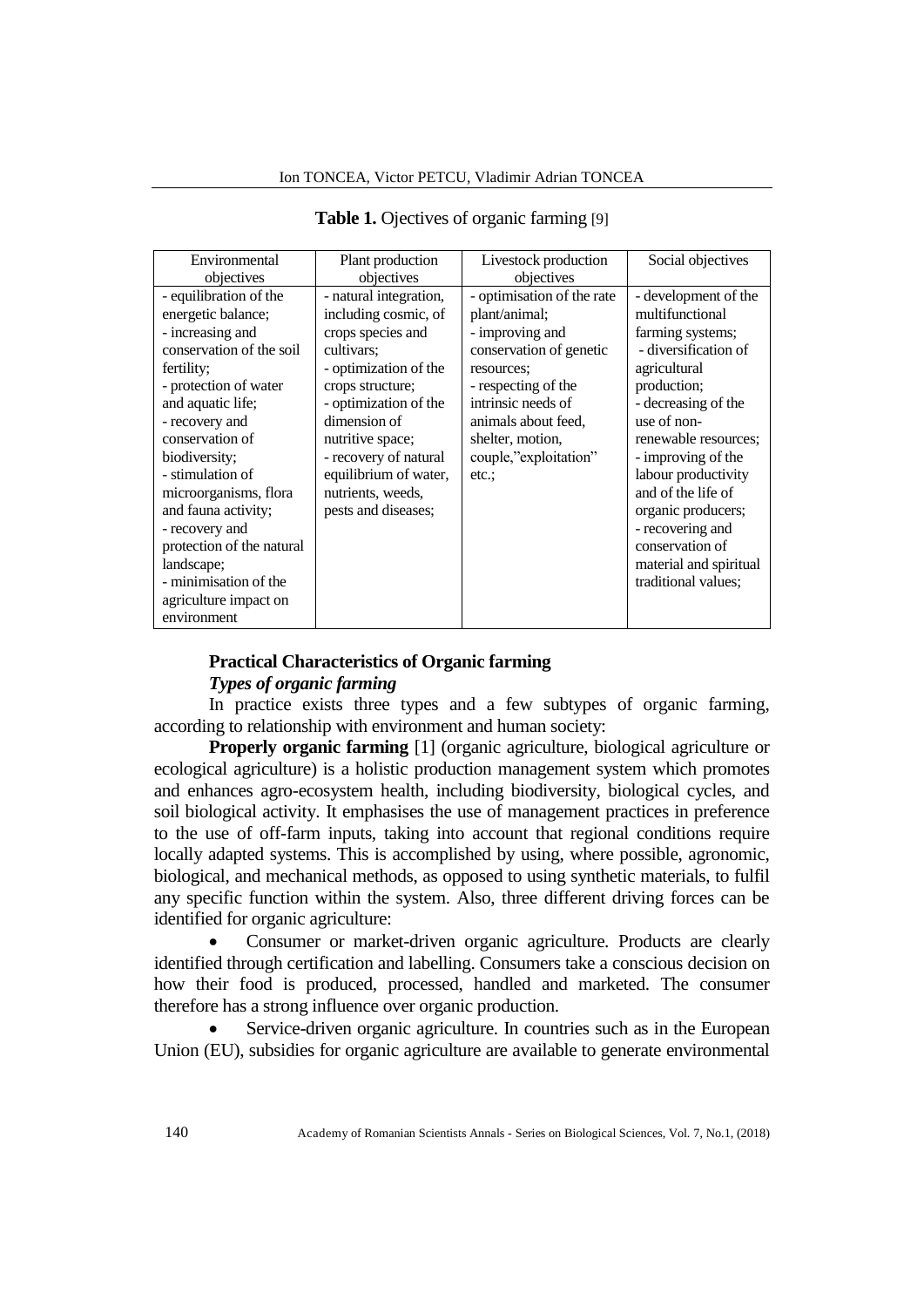goods and services, such as reducing groundwater pollution or creating a more biologically diverse landscape.

• Farmer-driven organic agriculture by developed alternative modes of production to improve their family health, farm economies and/or self-reliance. In many developing countries, organic agriculture is adopted as a method to improve household food security or to achieve a reduction of input costs. Produce is not necessarily sold on the market or is sold without a price distinction as it is not certified. In developed countries, small farmers are increasingly developing direct channels to deliver non-certified organic produce to consumers. In the United States of America, farmers marketing small quantities of organic products are formally exempt from certification.

Many scientists, including professor Ioan Puia, first Romanian scientist who used the term ecological agriculture, and us, said this farming system is not similar with organic or biological farming, however there are many similarities. Ecological agriculture means more than land cultivation and animal husbandry, as well "harmonization" of all components of agroecosystems which can generate agroclimax. Also, ecological agriculture includes all methods, including organic, which regenerate ecosystem services like: prevention of soil erosion, water infiltration and retention, carbon sequestration in the form of humus, introduction of symbiotic species and increased biodiversity.[22] Also, ecological agriculture is based on the laws and principles of the agroecology and use the modern techniques of conservation agriculture – practicing minimum soil disturbance , anaging of the top soil to create a permanent organic soil cover and practicing diverse crop rotations or crop interactions [20], and why not, utilisation of the precision agriculture, revolutionary techniques for all agriculture system types, including for ecological agriculture.

**Biodynamic agriculture** [19] is a form of alternative agriculture, more or less, similar to organic farming, but it includes various esoteric drawn from the ideas of Rudolf Steiner (1861–1925). Initially developed in 1924, it was the first of the organic agriculture movements. It treats soil fertility, plant growth, and livestock care as ecologically interrelated tasks, emphasizing spiritual and mystical perspectives viewing the farm as a living "holistic organism". Biodynamics has much in common with other organic approaches – it emphasizes the use of manures and composts and excludes the use of artificial chemicals on soil and plants. Methods unique to the biodynamic approach include its treatment of the farm as a living "holistic organism" and of the animals, crops, and soil as a single system, an emphasis from its beginnings on local production and distribution systems, its use of traditional and development of new local breeds and varieties.[21] Some methods use an astrological sowing and planting calendar. Biodynamic agriculture uses various herbal and mineral additives for compost additives and field sprays; these are sometimes prepared by controversial methods, such as burying ground quartz stuffed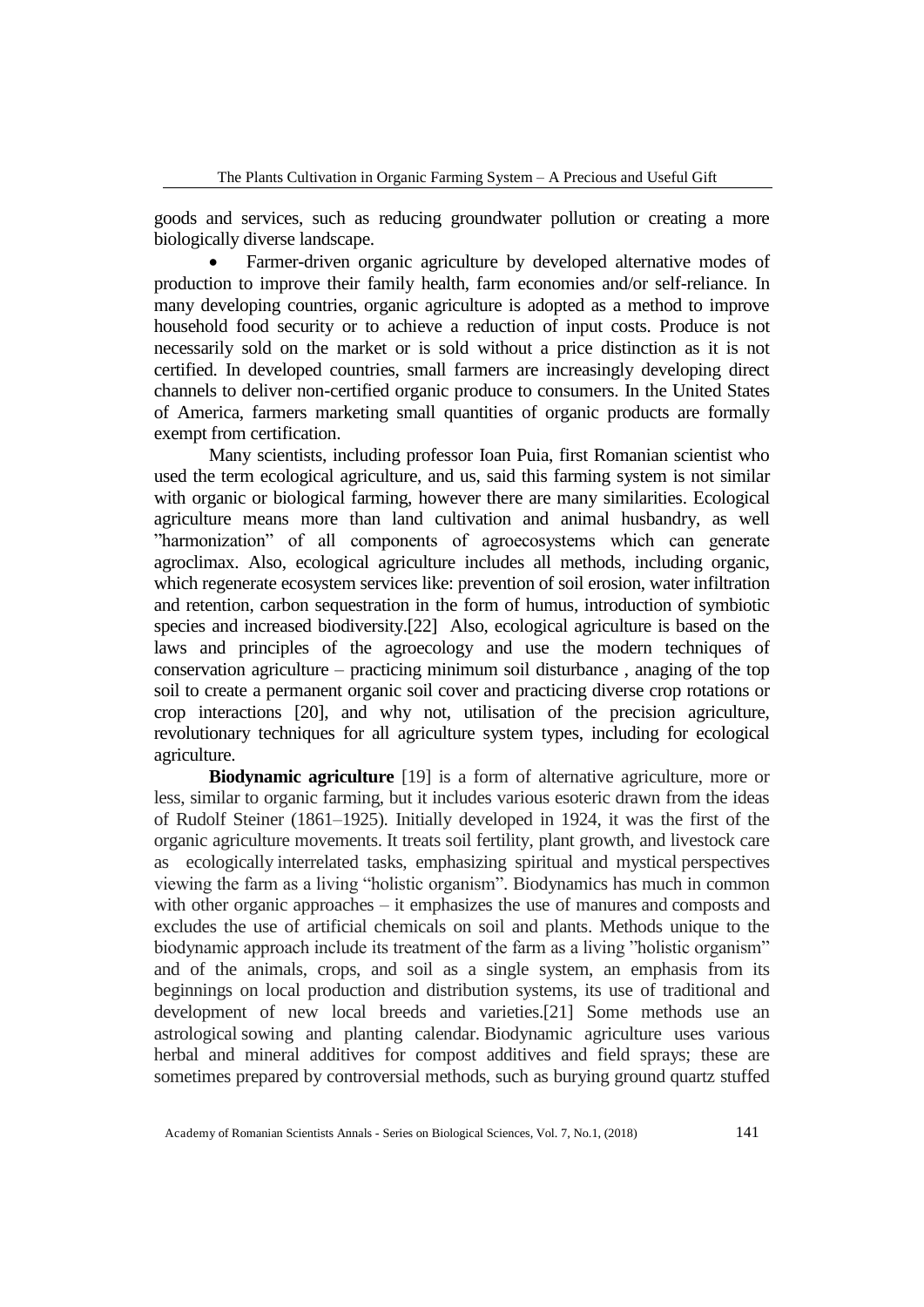into the horn of a cow, which are said to harvest "cosmic forces in the soil", that are more akin to sympathetic than agronomy.

No difference in beneficial outcomes has been scientifically established between certified biodynamic agricultural techniques and similar organic and integrated farming practices. Biodynamic agriculture lacks strong scientific evidence for its efficacy and has been labeled a pseudoscience because of its overreliance upon esoteric knowledge and mystical beliefs.

**Natural farming** [2] is knowing as **Fukuoka farming –** an organic agriculture type of local and/or family interest authored by Masanubu Fukuoka, a Japanese farmer/philosopher, based on 4 practical recommendations:

**No cultivation because turning of the soil with plow or hoe** *Ruins the Soil* by loosen (erosion) and compacting of the soil and decreasing of types and proliferation of microorganisms, and it is not necessary because *The Soil Works Itself* by cultivation of "the right crops for the right lands";

**No fertilizer,** because *Crops Depend on the Soil*: they have no need basically for fertilizers and nutrients; *Fertilizers are not Realy Necessary* as far as crops depend on the soil land the crop grew as a result of the absorption of nutrients by the roots and plant has a shape perfectly adapted to the natural environment and crop growing is neither too fast nor too slow, but in total harmony with the great cycles of nature, and because of the Countless Evils of Fertilizer: plants weakened by fertilizers have a lowered resistance to diseases and pests, and are less able to overcome other obstacles to growth and development; fertilizer applied to soil usually is not as effective as in laboratory experiments; Damage caused directly by fertilizers is also enormous; One major problem with fertilizer use is the deficiency of trace components.

**No weeding,** because no all weeds are dangerous and the weeds enrich the soil. In nature plants live and thrive together, but man sees things differently – he sees coexistence as competition; he thinks of one plant as hindering the growth of another and believes that to raise a crop, he must remove other grasses and herbs.

**No pesticides,** because *Insect Pests and Diseases Do Not Exist* in Nature undisturbed by the man. The smart thing to do would be to stop treating insects as pests and find a way that eliminates the need for control measures altogether.

The natural agriculture (farming) systems are *agroforestry* and *permaculture* too.

**Agroforestry** is a land use management **system** in which trees or shrubs are grown around or among crops or pastureland. It combines shrubs and trees in agricultural and forestry technologies to create more diverse, productive, profitable, healthy, ecologically sound, and sustainable land-use **systems**.

**Permaculture,** originally 'Permanent Agriculture', is a system of agricultural and social design principles centred arround simulating or directly utilizing the patterns and features observed in natural ecosystems.

The list of the organic farming types has to be completed with the **Low External Inputs Sustainable Agriculture**, which is necessary, especially before of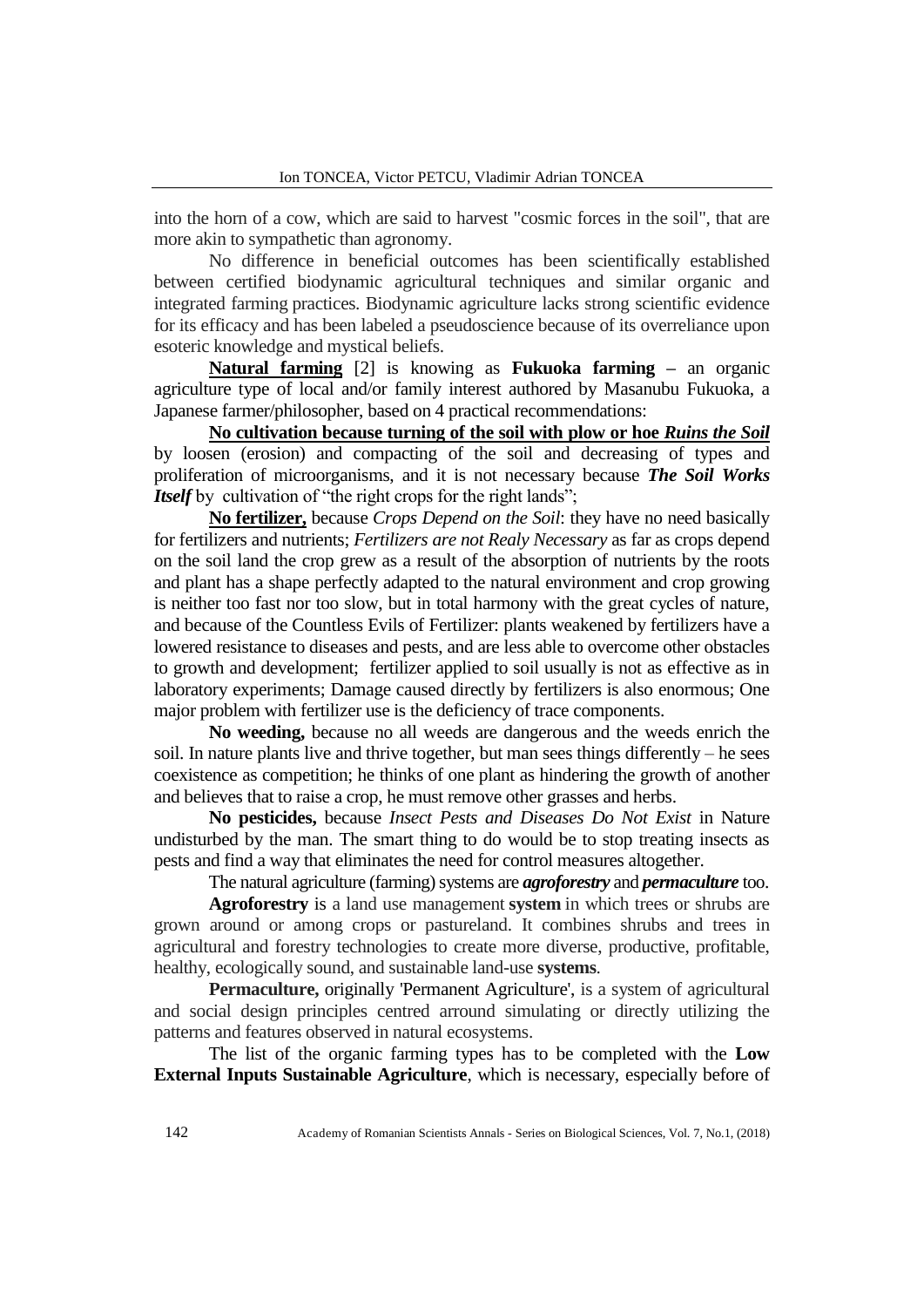starting conversion period. This farming type is based on using of local resources of soil, climate and labour forces and, if it is necessary, of fertilizers, pesticides, conventional equipment, food additives etc., but only to cover of deficits of these and do not affect the environment. In this way the farming system is equilibrated as natural, economically and socially potential by gradual decreasing of conventional technology and replace of it with ecological technology, in proportion as it is accepted by the system, and the system do not given any sign of "reject" of the new ecological technology.

# *Regulations of organic farming*

Organic farming is the only farming system which is regulated, in all its components, by (inter)national or private regulations, an ensemble of ecological, technical, scientific, social, legal etc. norms *(rules, principles, procedures etc.)* for conversion, plant cultivation, animal husbandry, processing of food and feed, trading, labelling, logos, advertising, control system etc.

The most important examples are international and national Regulations quoted in paragraph *3.1.1.b:*

*-* Regulation (EEC) no. 2092/91 on organic products and indications referring of agricultural products and indications referring thereto on agricultural products and foodstuffs;

*-* Council Regulation (EC) No 834/2007 on organic production and labelling of organic products and repealing Regulation (EEC) No 2092/91, and amendments  $(2);$ 

*-* Commission Regulation (EC) No 889/2008 laying down detailed rules for the implementation of Council Regulation (EC) No 834/2007 on organic production and labelling of organic products with regard to organic production labelling and control, and amendments (18);

*-* Commission regulation (EC) No 1235/2008 laying down detailed rules for implementation of Council Regulation (EC) No 834/2007 as regards the arrangements for imports of organic products from third countries, and amendments (30); respective:

*-* Emergency Ordinance of the Government O.U.G. nr 34/17 April 2000 followed by law 38/2001 about ecological agro-foods products;

## *Conversion* [16]

Conversion means the transition from non organic to organic farming within a given period of time, during which the provisions concerning the organic production have been applied.[16] It refers to the physical and biological processes the farmer and the farming system must undergo to comply with organic standards. [7]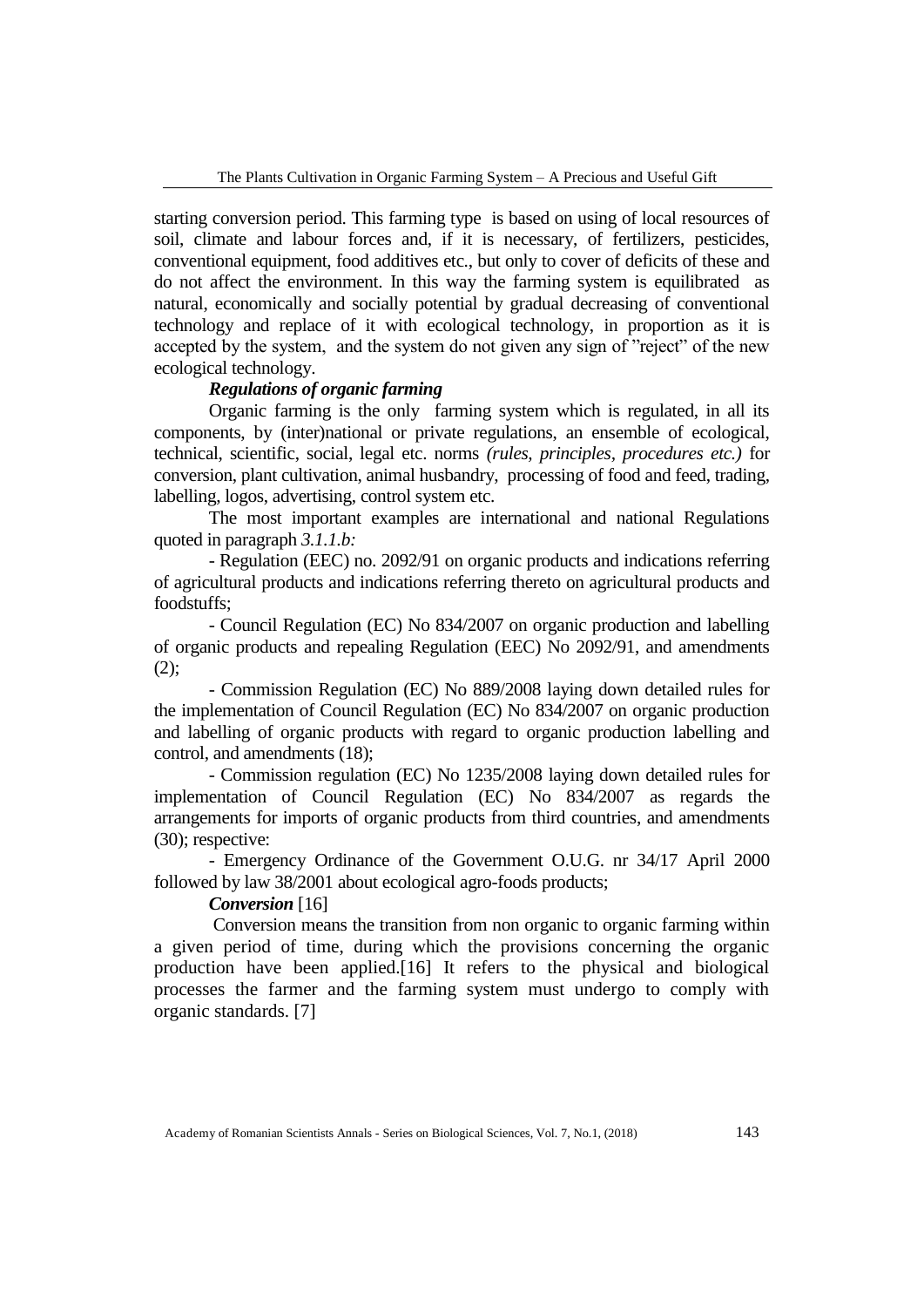#### *Conversion characteristics*

Conversion is:

- a long-term process because require more time and effort to re-introduce diversity, to improve soil fertility significantly, especially in more specialised and intensive farms and to gain experience by the operator. The conversion period start when the operator has notified his activity to the competent authorities and subjected his holding to the control system. The lenght of conversion period for plant cultivation and plant products is, at least, two years before sowing, or in the case of perennial crops other than grassland, at least three (3) years before the first harvest of products. Also, the conversion period may be shorted or extended by the competent authority, depending on conditions of past use of the land, level of the residues in the soil, and in the case of perennial crop, in the plant, management capacity of the operator and environmental factors;

- a successful conversion requires a careful assessment of the resources available and the interactions between components in that system (Robyn) by organizing of the system components such that all elements of the farm activities interact positively and are compatibly with natural living systems and cycles (IFOAM, 2005) ;

- the conversion process requires a multiple and high level of commitment to succeed and often entails financial risk[7] , because each individual need support of family, friends and authorities, respective, the crops yield is decreasing and the products can not be sold as organic during conversion period;

- ease of conversion is largely dependent on what you start with – if you start with a degraded resource base then that's what you'll end up with;[7]

- economic pressures resulting from previous activities can be the biggest constraint to successful conversion;[7]

- there are no fixed methods for organic conversion[7], because each farm unit is an individual and distinct system.

# *Steps of conversion:*

1. Primarily, the conversion process begins with personal or the team (family) conversion as attitude and approach.[7]

2. The gathering as much information about organic farming as possible[7], from diferent sources: the internet, including the site of the IFOAM-EU and Ministry of Agriculture; organic farming publications and journals; conferences and field days; organic farmers; certification bodies etc.

3. Establishing a viable marketing strategy. It is needed to assess marketing option including the availability of markets, premiums available (generally none for in-conversion products), marketing alliances, and value adding potential. As the saying goes "Sell before you sow". [7]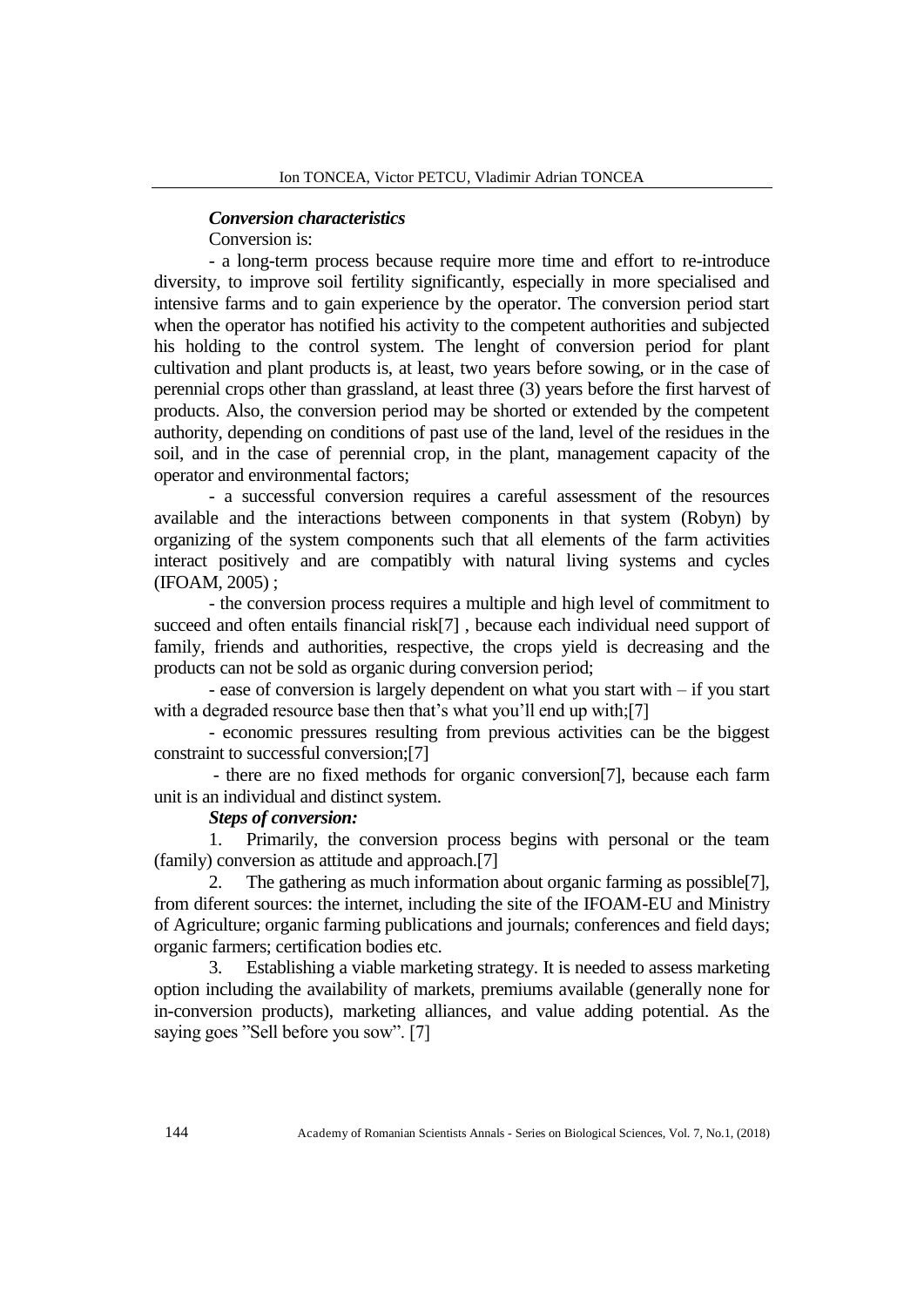4. Compare the organic standards with how farm currently operates and look for possible differences. Check any points that are not clear and proceed to develop and implement your Organic Management Plan (OMP).

5. Developing an Organic Management Plan (OMP), an essential precertification strategy,[7] [10] which contain:

5.1 The ecological, economical and social resources of the farm, especially how it will facilitate organic conversion as soil types, topography and irrigation layout, location of water courses, wetlands and windbreaks. An easy way for inventoried resources of a farm is the SWOT analyse;

5.2 The strategy of convert of the farm, by respecting organic standards;

5.3 The foresee of the potential hazards, like contamination from substances and practices that are not permitted, and risk management strategy. A risk assessment system would require asking at each point in the production process: *What are the potential sources of contamination during the production, harvesting, storage, transporting and processing of the crop? Which of these contamination risks are significant and likely to occur if not properly managed? What must be done to control these risks to an acceptable level? What records or evidence will I need for me to demonstrate that I have controlled the hazard?*

5.4 The crop rotation design - the implication of each crop on subsequent crops in the rotation as potential to host pests and diseases, weed management, fertility management and livestock requirements, and the need to balance this choice with what is profitable for the farming business. The generate crop rotation, by integration of legumes increases positive environmental impacts and at the same time reduces economic returns, thus leading to greater trade-offs between economic and environmental benefits.[6]

5.5 The modification or replacement of existing farm equipment and structures. This could include specialised sowing and weed management equipment or construction of special storages such as sealed grain silos that allow for  $CO<sub>2</sub>$ disinfestation of stored grain to control insect pest;

5.6 The monitoring of the impact of management and the changes that you have made during conversion, by records of crop production, cropping history, soil tests and fertility, fertiliser inputs, pest and disease management and crop and sales;

5.7 Assessment of the capital investment require for changes, e.g. machinery, grain storages, processing, packaging, and marketing of produce.

5.8 Appying for certification by sending the completed application form describe the products that you wish to have certified and the management practices currently used;

5.9 Start conversion - slowly – gain experience with new crops and techniques and the potential output of the system. Start with a couple of plots entering the rotation for a couple of seasons. Other plots are then brought into production and the original plots progress into later stages of the rotation. This way the original plots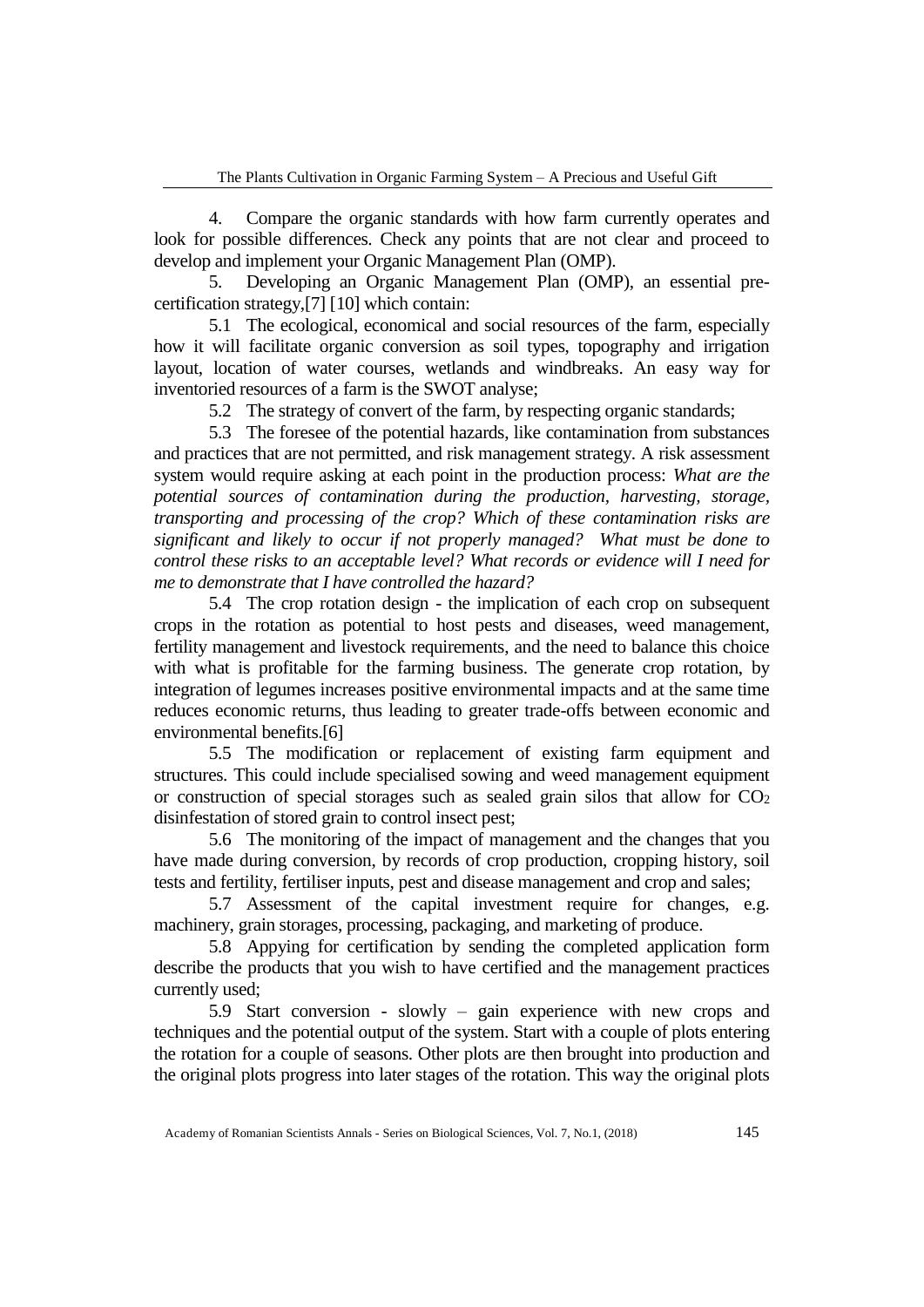are always a couple of years ahead and mistakes learnt here hopefully won't be  $\frac{1}{2}$ repeated.

5.10 Record observations in details about evolution of the ecological, economical and social components of a farm during conversion;

Redesign the conversion plan each year to take into account your experiences on each plot.

#### *Certification*

Certification refers to a formal process which assesses and then accredits the farming system for compliance with organic standards.[7] It means having a farm and farming methods inspected to confirm that they meet the certifier's standards for organic farming. Certification is essentially aimed at regulating and facilitating the sale of organic products to consumers.

## *Public organic certification*

**Organic certification**<sup>[23]</sup> is a certification process for producers of organic food and other organic agricultural products. In general, any business directly involved in food production can be certified, including seed suppliers, farmers, food processors retailers and restaurants. Requirements vary from country to country, and generally involve a set of production standards for growing, storage, processing, packaging and shipping that include:

• avoidance of synthetic chemical inputs (e.g. fertilizers, peticides, antibiotics, food additives),irradiation, and the use of sewage sludge;

avoidance of genetically modified seed;

use of farmland that has been free from prohibited chemical inputs for a number of years (often, three or more);

• keeping detailed written production and sales records (audit trail);

maintaining strict physical separation of organic products from noncertified products;

• undergoing periodic on-site inspections.

EU countries acquired comprehensive organic legislation with the implementation of the EU-Eco-regulation in 1992. Supervision of certification bodies is handled on the national level. There are currently fourteen organisations accredited by the Romanian Ministry of Agriculture and Rural Development to inspect and certify organic producers. Certifiers have their own set of standards which must be complied with EU Regulations no. 834/2007 and 889/2008.

## *Why certification of organic farming system?* [7]

- Certification ensures the integrity of the organic product from 'plot to plate';

- Certification also protects the interests of genuine organic producers in maintaining and increasing their market share;

- Domestic consumers recognise a certified organic product as their best guarantee that the product was produced using organic practices;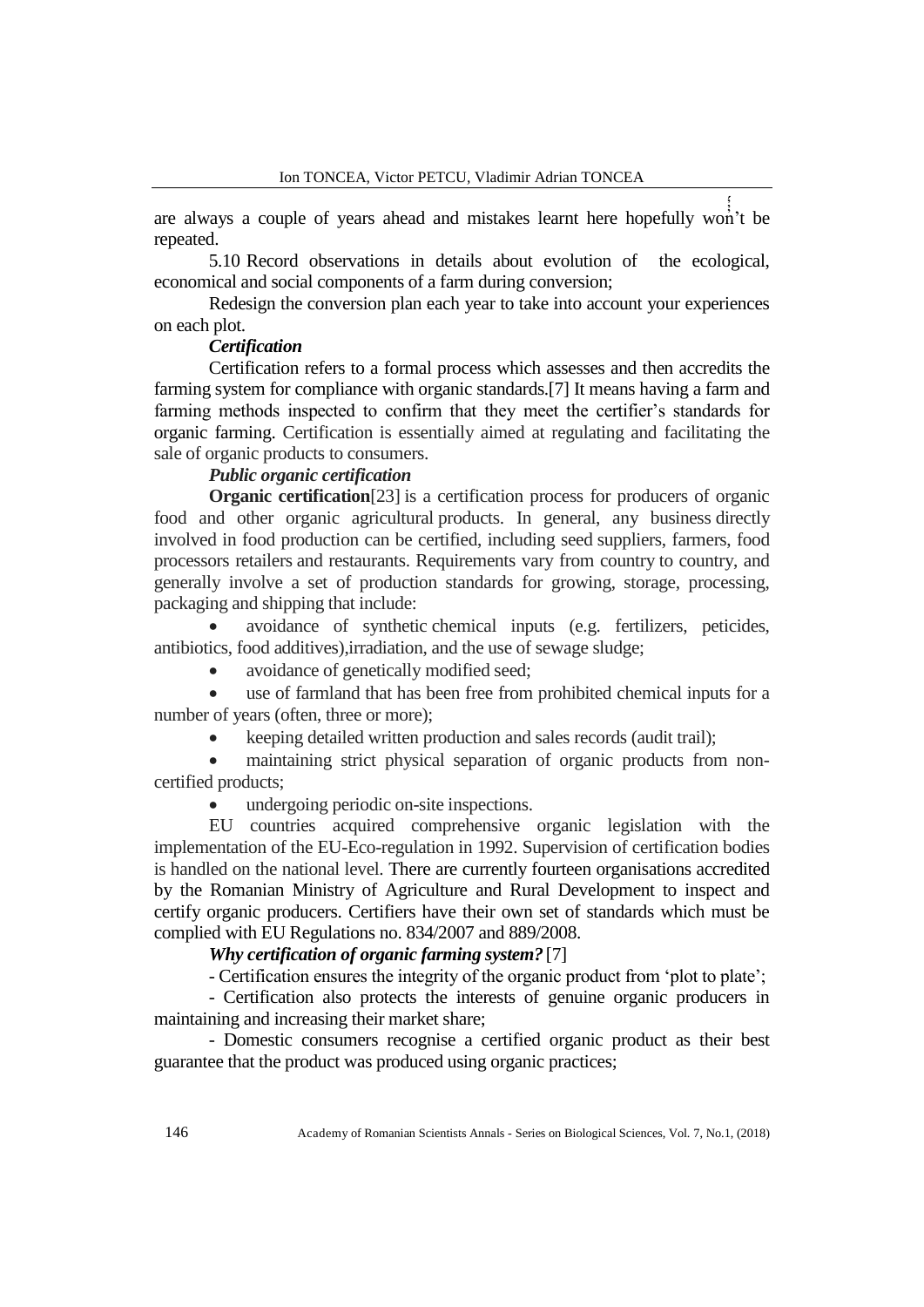- Organic certification addresses a growing worldwide demand for organic food;

- It is intended to assure quality and prevent fraud, and to promote commerce. *The certification process*[7]

Once you have applied to the certifier and they determine that an organic system is possible (based on the information provided in the statutory declaration), then an inspector will contact farmer to arrange a suitable inspection time. This inspection usually takes 2–4 hours but may take longer, especially on large properties.

The inspector will go through the application and statutory declaration with farmer and ask questions. The farmer and the inspector together inspect the farm, machinery and livestock. The inspector may take soil or product samples to determine if there are any chemical residues. Problem areas could include old dip sites and grain storages

The inspector then makes an overall assessment of the property and farmer management. The inspector's report and recommendation are reviewed by a certification review committee. The farmer may be asked for more information, or require further inspections and tests for chemical residues. If successful, the farm will be approved for 'pre-certification'. The pre-certification phase demonstrates to the certifier farmer ability to manage his enterprise organically.

Following pre-certification, another inspection takes place and if farmer have met organic standard requirements, a certificate of certification is granted and farmer will be required to enter into a licensing agreement with the certifier. From initial application to certification will take 12 months. The farm is now at the stage of certification that is commonly referred to as the 'in-conversion' level. A further two years 'in-conversion' is generally required before 'organic' level is issued by the certifier.

*Re-inspections.* Once certified, re-inspection your farm will be carried out annually. Random (unscheduled) inspections are also carried out as part of the certifier's responsibility to meet organic requirements.

# *What do I have to do to stay certified?* [7]

To comply with and retain organic accreditation organic standards must be followed. Any breach of the standard, such as the use of a prohibited substance, will result in temporary, or for continunon-compliance, permanent de-certification.

# *How much will certification cost?*

A number of fees are associated with becoming certified. The amount and type of charges imposed depend on the certification organization.

The farmer is typically required to engage in a number of new activities to certify a farm, in addition to normal farming operations [23]:

**Study** the organic standards, which cover in specific detail what is and is not allowed for every aspect of farming, including storage, transport and sale.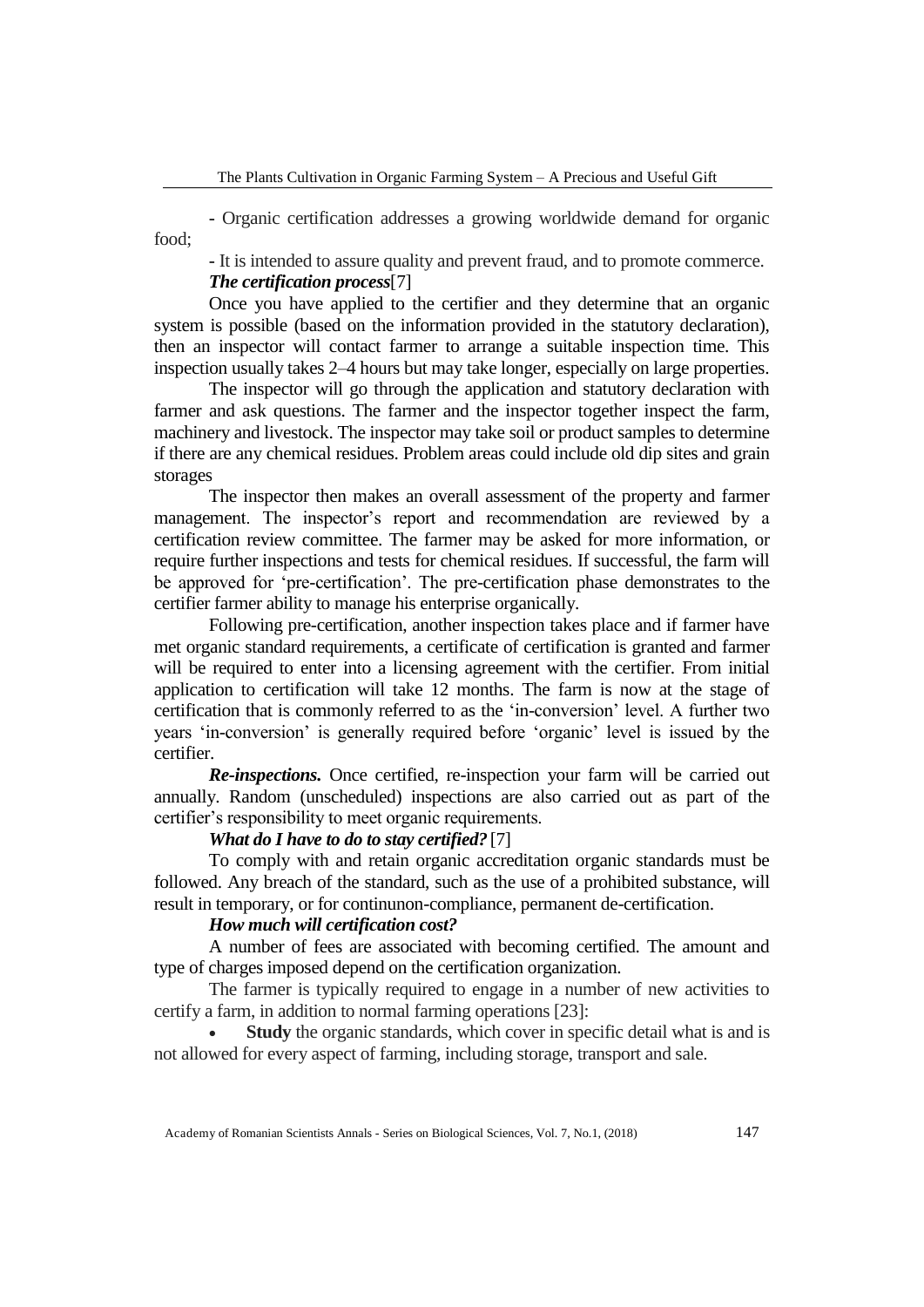**Compliance** — farm facilities and production methods must comply with the standards, which may involve modifying facilities, sourcing and changing suppliers, etc.

**Documentation** — extensive paperwork is required, detailing farm history and current set-up, and usually including results of soil and water tests.

**Planning** — a written annual production plan must be submitted, detailing everything from seed to sale: seed sources, field and crop locations, fertilization and pest control activities, harvest methods, storage locations, etc.

**Inspection** — annual on-farm inspections are required, with a physical tour, examination of records, and an oral interview.

Fee — an annual inspection/certification fee (depending on the certificatrion organization and the size of the operation). There are financial assistance programs for qualifying certified operations.

• **Record-keeping** — written, day-to-day farming and marketing records, covering all activities, must be available for inspection at any time.

In addition, short-notice or surprise inspections can be made, and specific tests (e.g. soil, water, plant tissue) may be requested.

For first-time farm certification, the soil must meet basic requirements of being free from use of prohibited substances (synthetic chemicals, etc.) for a number of years.

Certification for operations other than farms follows a similar process. The focus is on the quality of ingredients and other inputs, and processing and handling conditions. A transport company would be required to detail the use and maintenance of its vehicles, storage facilities, containers, and so forth. A restaurant would have its premises inspected and its suppliers verified as certified organic.

# **Private organic certification** [23]

Besides the public organic certification regulation EU-Eco-regulation in 1992, there are various private organic certifications available:

*Demeter International* [21] is the largest certification organization for biodynamic agriculture, and is one of three predominant organic certifiers. Demeter Biodynamic Certification is used in over 50 countries to verify that biodynamic products meet international standards in production and processing. The Demeter certification program was established in 1928, and as such was the first ecological label for organically produced foods. Certification is difficult to come by and must be renewed annually. Demeter's "biodynamic" certification requires biodiversity and ecosystem preservation, soil husbandry, livestock integration and prohibition of genetically engineered organisms. The certification verifies the fulfillment of the standards on behalf of the farmers, which in turn guarantees high quality food products to the consumers. This is rewarded by receiving a higher price for food certified with the "Demeter" label, ranging from 10-30% on average.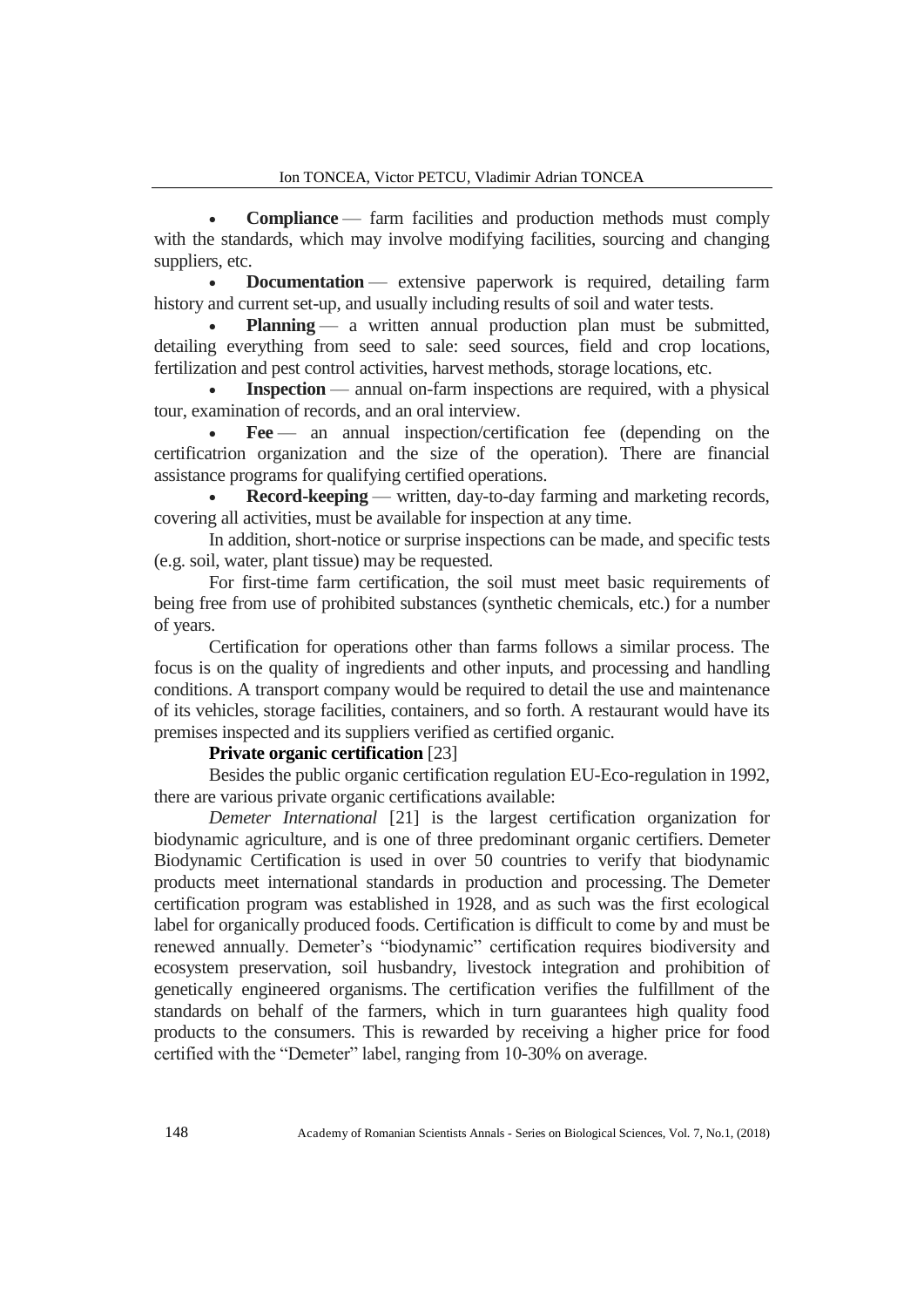*Bio Suisse* established in 1981 is the Swiss organic farmer umbrella organization. International activities are mainly focused on imports towards Switzerland and don't support export activities.

*Global Organic Textile Standard (GOTS)* is a private standard for Organic clothing for the entire post-harvest processing (including spinning, knitting, weaving, dyeing and manufacturing) of apparel and home textiles made with organic fibres (such as organic cotton, organic wool etc.). It includes both environmental and social criteria. Established in 2002, the standard is used in over 68 countries  $\frac{400}{40}$  and is endorsed by USDA and IFOAM. The material must be at least 95% organic, as certified by "recognized international or national standards." If the material is 70% organic, it can be labeled as "made with organic."

# **Alternative certification options:**

*Participatory Guarantee Systems (PGS)* represent an alternative to public certification systems, especially adapted to local markets and short suply chains.[23] It is a focused quality assurance system, based on active participation stakeholders and are built on a foundation of trust networks and knowledge exchange. [17]

They can also complement public organic certification with a private label that brings additional guarantees and transparency. PGS enable the direct participation of producers, consumers and other stakeholders in:

- the choice and definition of the standards;
- the development and implementation of certification procedures;
- the certification decisions.

Participatory Guarantee Systems are also referred to as "participatory certification".[17] IFOAM – Organics International supports the development of PGS as an alternative and complementary tool to thirs-party certification within the organic sector and advocates for recognition of PGS by governments.

*Certified Naturally Grown*, offers a "non-profit alternative eco-labelling program for small farms that grow using USDA Organic methods but are not a part of the USDA Certified Organic program". [23]

In the UK, the interests of smaller-scale growers who use "natural" growing methods are represented by the *Wolesome Food Association*, which issues a symbol based largely on trust and peer-to-peer inspection.[23]

# *Labelling*

Labelling means any terms, words, particulars, trade marks, brand name, pictorial matter or symbol relating to and placed on any packaging, document, notice, label, board, ring or collar accompanying or referring to a product.[16] EU countries acquired comprehensive organic legislation with the implementation of the EU-Ecoregulation in 1992. In 2009 a new logo was chosen. It is a green rectangle that shows twelve stars placed such that they form the shape of a leaf in the wind. The new logo has been implemented since July 2010 through Regulation (EU) 271/2010 of 24 March 2010. The National logo **ae** is also in use from 2010.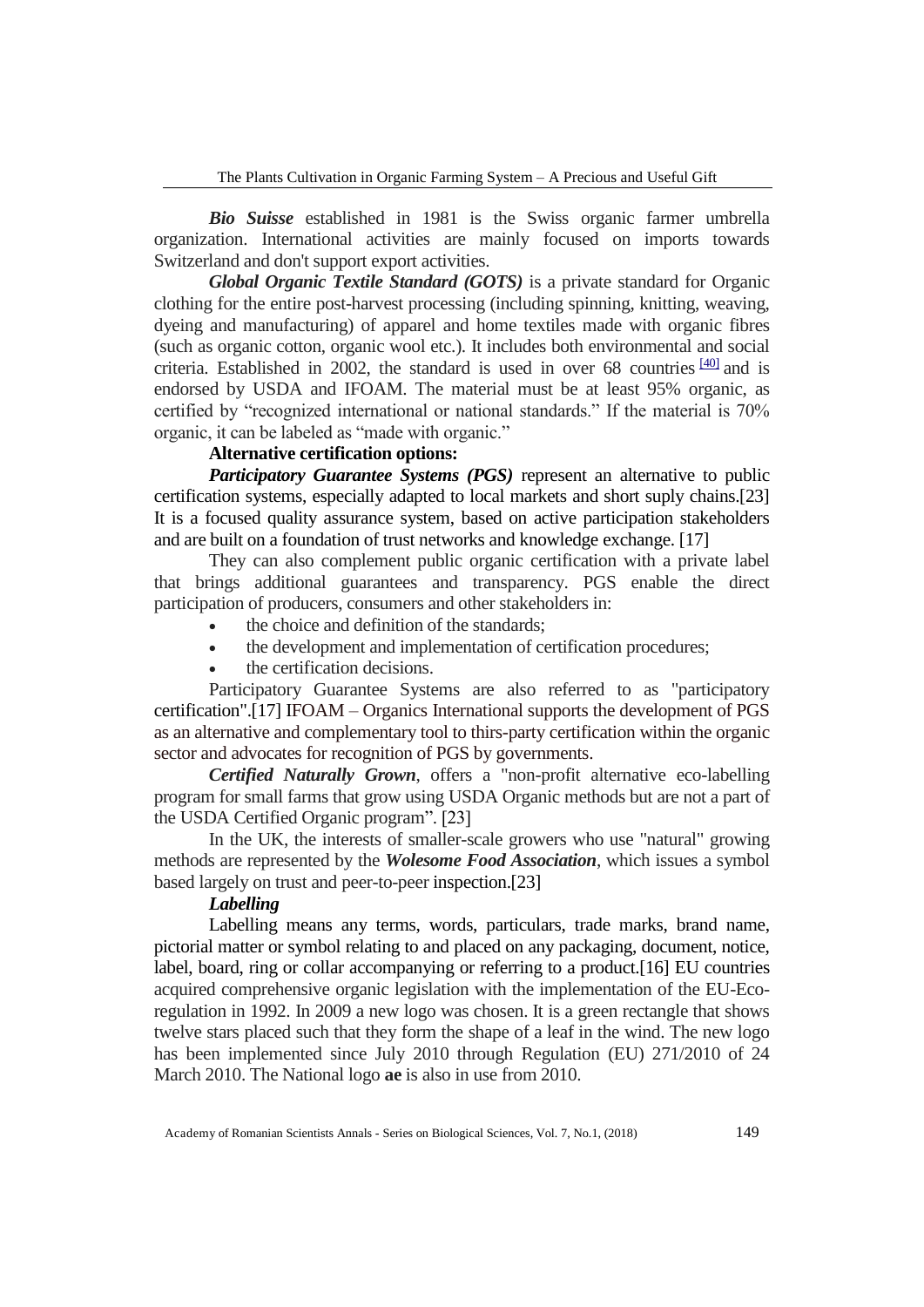

European Union logo National logo



### *Other charcteristics of organic plant cultivation*

*-* Organic plant production should contribute to maintaining and enhancing soil fertility, to preventing soil erosion and to preservating and restorating of agroecosystem biodiversity. Also, plants should preferably be fed through the soil eco-system and not through soluble fertilisers added to the soil; [16]

- The essential elements of the organic plant production management system are soil fertility management, choice of species and varieties, multiannual crop rotation, recycling organic materials and cultivation techniques; [16]

- Additional fertilisers, soil conditioners and plant protection products should only be used if they are compatible with the objectives and principles of organic production, for elimination of pollution risks of environment (air, water, soil) and contamination of agricultural products with toxic substances; [16]

- In organic system, the plants could not be cultivated anywhere, anyway and by anyone;

- In organic system, the yields of cultivated plants are, for the moment, smaller with 5% and 50% during conversion period;

- The cultivation costs of plants in organic system are bigger due to the certification, more labour force, higher prices of the tractors, agricultural machinery and other inputs – fertilizers and plant protection products;

- The cultivation of plants in organic system it is different from all point of view – ecologically, economically and socially, than plant cultivation in conventional system, the organic production, labelling and control being regulated by legislative acts issued or adopted by a public authority, like European Commission, International Federation of Organic Agriculture Movements and local authorities.

- Currently, the organic agriculture it is attractive also due to quality of organic agricultural products and food – functional foods rich in nutritive compounds and bioproductives.

*Natural and economical potential of organic farming in Romania* The potential of ecological agriculture of Romania is  $10 - 25\%$  from agricultural surface of Romania, which means  $1,5 - 3,75$  million agricultural hectares. In 2030, in Romania could be cultivated 1,2 – 1,5 million ha *(8 – 10% from agricultural surface)* in organic farming system and could be obtained food and agriculture products in value of minimum 1,2 thousand millions Euro.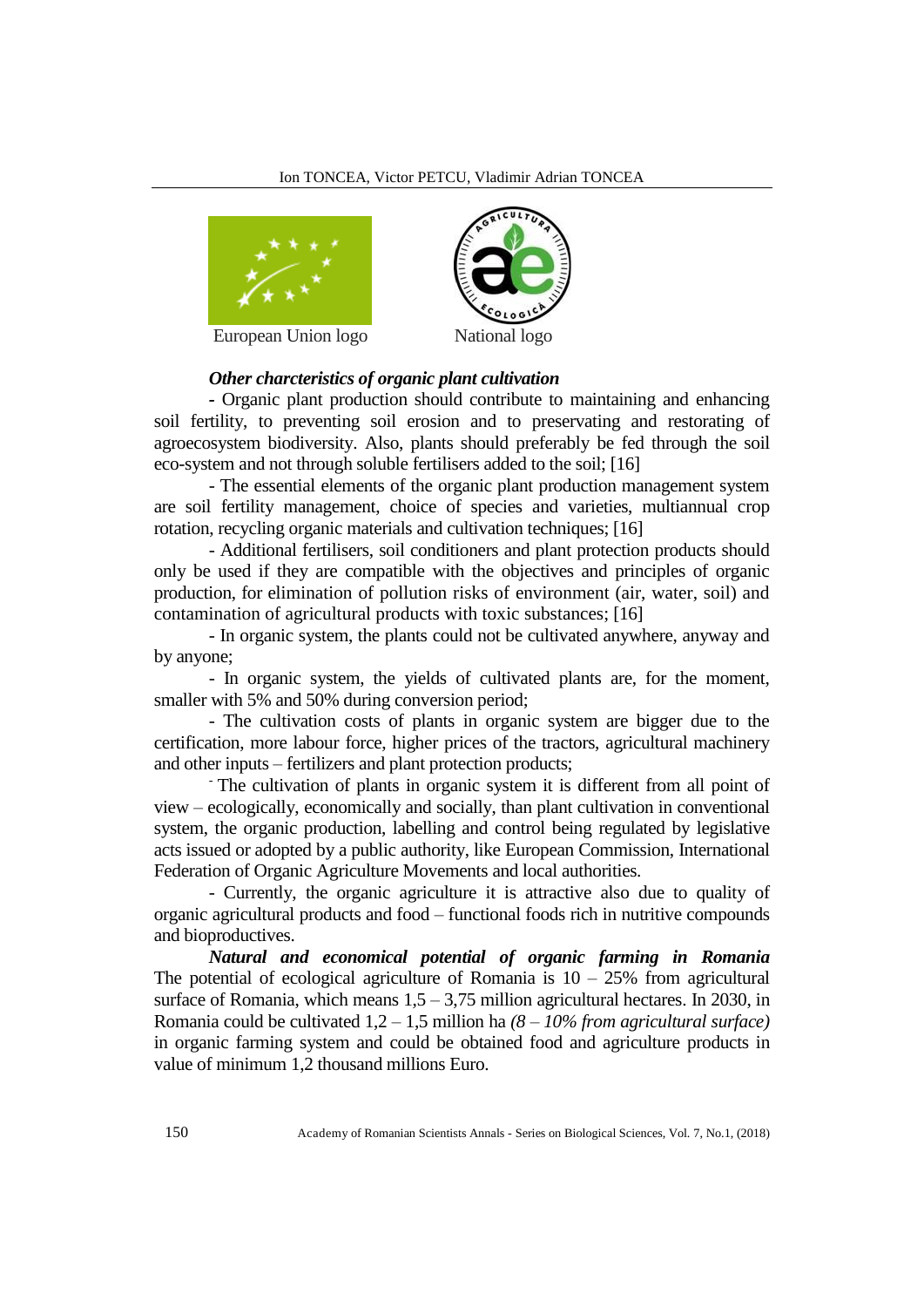### *Evolution of ecological farming in Romania*

The evolution of organic farming in Romania is expresed by means of three indexis:

# *Evolution of area and number of operators in ecological agriculture*

According to statistic information (Fig, 1) of the Romanian Ministry of Agriculture and Rural Development[18], the organic area increased continuously from 17 388 ha in 2000, to 226 309 ha în 2016, with an annual rate of 13 312 ha. Also, the number of operators in organic farming was increased in time from 3834 in 2007, to 10562 in 2016.

However, since 2014, Romanian ecological agriculture surface is in "free – fall" from 301148 ha in 2014 to 226309 ha in 2016, with many farmers (operators) quited ecological agriculture when they realised the support was less than they expected.[15] Until 2011, no support was available for conversion and full organic farming with only consumer or market-driven ecological agriculture. In the next two years (2012 and 2013) growth of organic farming was drived by, both, consumer or market, as well as enviromental services stimulated by subsidies, with the bigest annual growth rate of about 36000 ha. Therefore, the smart strategy to achieve the Romanian organic farming potential are these driving forces of organic farming development: consumer or market with strong influence over organic farming, and subsidies to generate environmental good and services, as well as farmers initiatives by developement alternative models of production to improve their family health, farm economies and/or self-reliance.



**Fig. 1.** Evolution of surface (ha) and number of operators in ecological agriculture

### *Key crops in ecological agriculture of Romania*

In 2000 – 2014 period, the area of ecological agriculture (Fig. 2) was cultivated with: cereals (4000 ha in 2000, and 81440 ha in 2014), forage crops, including pastures and hayfields (9300 ha in 2000 and 89490 ha in 2014), oleaginous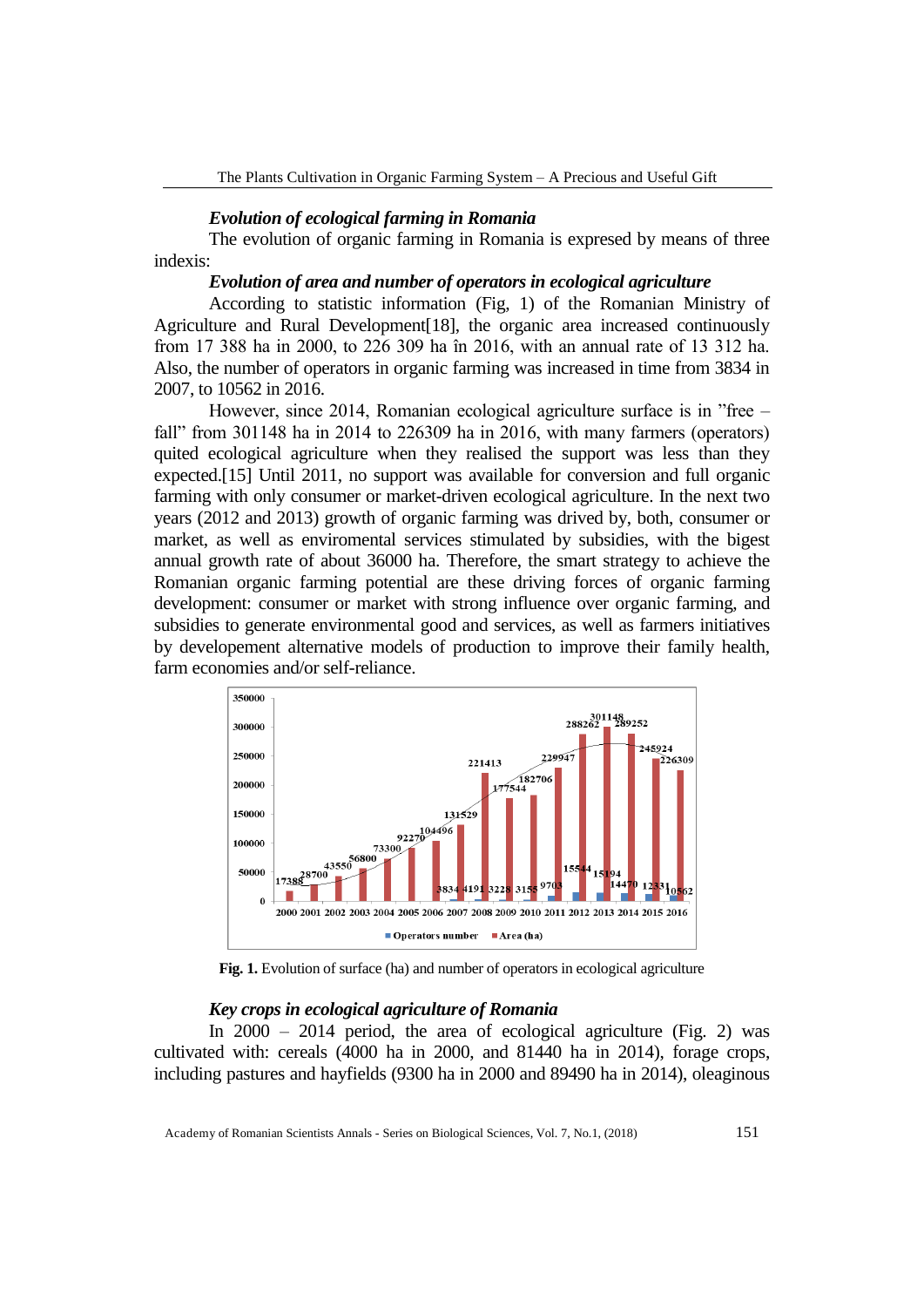crops (4000 ha in 2000, and 56 460 ha in 2014) and legumes (6088 ha in 2000, and, only, 1834 ha in 2014). The decline of the legume surface is a clear example that part of farmers do not bring about sustainable change, like simbiotic crops especially during conversion period, even that the conversion subsidies are attractive.



**Fig. 2** Key crops in ecological agriculture of Romania

### *Ecological agriculture of Romania - territorial*

In the beginning, the ecological agriculture was practiced in Transilvanian counties, and, according to information from 2014 (table 2), at present in all Romanian counties. Also there is a huge differences between counties as surface of ecological farming: 1 – 20 ha in Bucharest city and Gorj, Vâlcea and Harghita counties, and more of 12000 ha in Timiș, Constanța and Galați counties or about 43000 ha in Tulcea county.

Regarding the ecological crops surface, it is under natural potential of each county and crops structure is unbalanced, with an unusualy low surface of legumes. These explains why ecological agriculture surface was strong decreased in the 2015 – 2016 years, mainly because of the lower environmental sources (climate changes, soil fertility, biodiversity), and of the less scientifical and technical information and insufficient of national and EU rural development support for recovering and conservation of environment services.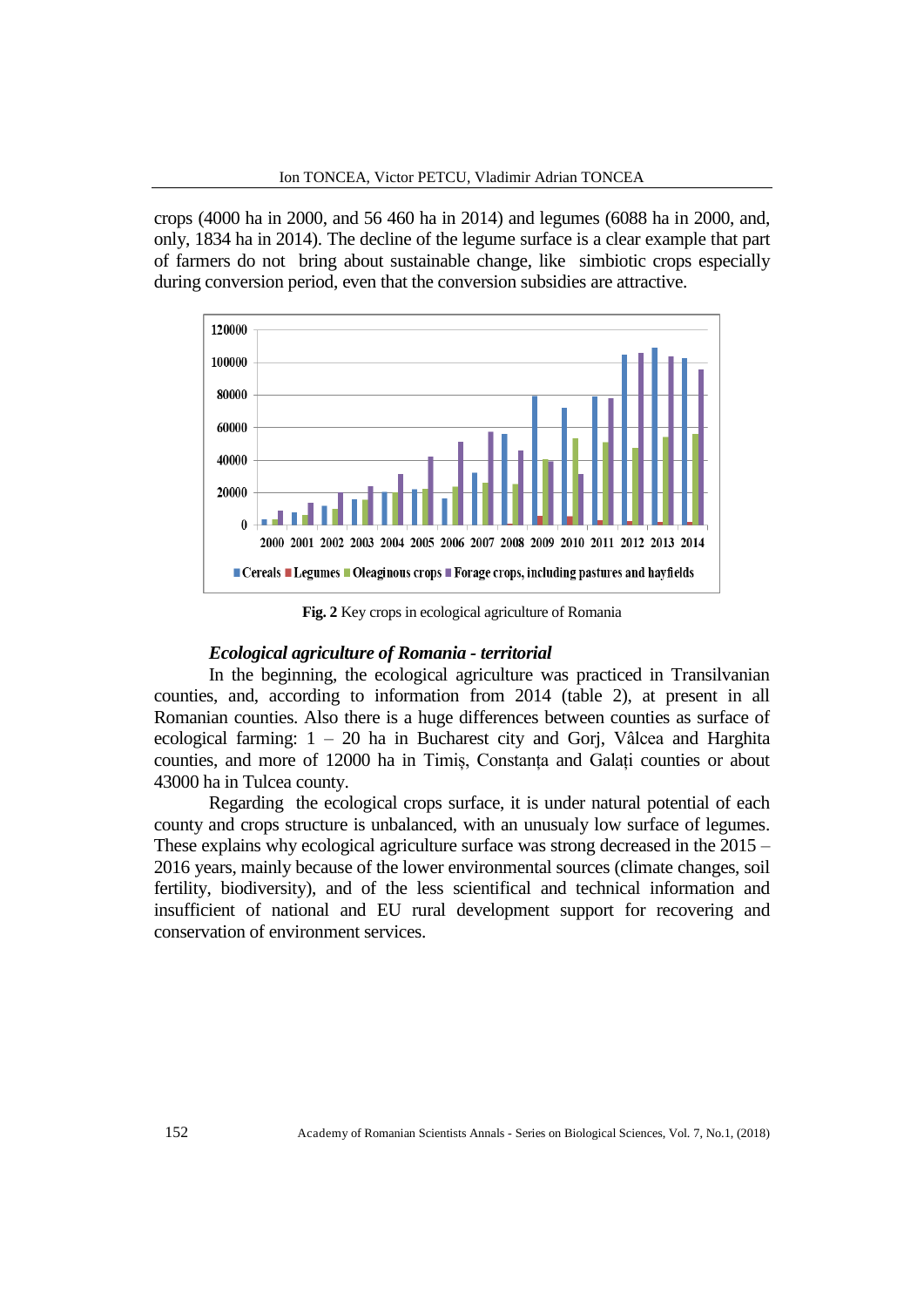| <b>Table 2.</b> Ecological agriculture area of the arable crops on county in Romania (2014) |                         |                |                        |                      |                  |                                    |                                      |                                    |                       |                                      |                        |                  |
|---------------------------------------------------------------------------------------------|-------------------------|----------------|------------------------|----------------------|------------------|------------------------------------|--------------------------------------|------------------------------------|-----------------------|--------------------------------------|------------------------|------------------|
| Total                                                                                       |                         | of which:      |                        |                      |                  |                                    |                                      |                                    |                       | <b>TOTAL</b><br>(ha)                 |                        |                  |
| area<br>(ha)                                                                                | County                  | Wheat          | <b>Barley</b>          | <b>Maize</b>         | <b>Sunflower</b> | Rape                               | Soyabean                             | <b>Sugar</b>                       | <b>Rice</b>           | Hemp                                 | Potato                 |                  |
|                                                                                             |                         |                |                        |                      |                  |                                    |                                      | beet                               |                       |                                      |                        |                  |
| $1 - 20$                                                                                    | București               | 2              | 0                      | 0                    | 0                | 0                                  | $\mathbf{0}$                         | 0                                  | 0                     | 0                                    | 0                      | $\boldsymbol{2}$ |
|                                                                                             | Gorj                    | 1              | 0                      | 2                    | 0                | 0                                  | $\boldsymbol{0}$                     | 0                                  | 0                     | 0                                    | $\boldsymbol{0}$       | 3                |
|                                                                                             | Harghita                | $\overline{2}$ | $\overline{c}$         | $\overline{0}$       | $\overline{0}$   | $\overline{0}$                     | $\boldsymbol{0}$                     | 0                                  | $\boldsymbol{0}$      | $\boldsymbol{0}$                     | 3                      | 8                |
|                                                                                             | Vâlcea                  | 17             | 0                      | 0                    | 0                | 0                                  | $\boldsymbol{0}$                     | 0                                  | 0                     | $\boldsymbol{0}$                     | $\boldsymbol{0}$       | 17               |
| $50 - 70$                                                                                   | Covasna<br><b>Ilfov</b> | 15             | 5                      | 20                   | $\boldsymbol{0}$ | 1                                  | $\mathbf{0}$                         | $\boldsymbol{0}$                   | $\boldsymbol{0}$      | $\boldsymbol{0}$                     | 13<br>$\boldsymbol{0}$ | 55               |
|                                                                                             |                         | 55             | $\boldsymbol{0}$       | 10                   | $\boldsymbol{0}$ | $\boldsymbol{0}$                   | $\boldsymbol{0}$                     | $\boldsymbol{0}$                   | $\boldsymbol{0}$      | $\boldsymbol{0}$                     |                        | 66               |
|                                                                                             | Hunedoara<br>Mehedinti  | 50             | 11                     | 23                   | 13               | 0                                  | 10                                   | 0                                  | 0                     | $\boldsymbol{0}$                     | 12                     | 118              |
| <b>100</b><br>200                                                                           | Maramureș               | 14<br>9        | 1                      | 75<br>52             | 37<br>1          | $\boldsymbol{0}$<br>$\overline{0}$ | $\boldsymbol{0}$<br>$\boldsymbol{0}$ | $\boldsymbol{0}$<br>$\overline{0}$ | $\boldsymbol{0}$      | $\boldsymbol{0}$                     | 9<br>77                | 137<br>148       |
|                                                                                             | <b>Brasov</b>           | 54             | 11                     |                      |                  |                                    |                                      |                                    | $\boldsymbol{0}$      | $\boldsymbol{0}$                     |                        |                  |
|                                                                                             |                         | 150            | 19<br>$\boldsymbol{0}$ | 45<br>$\overline{4}$ | 12               | 0<br>$\boldsymbol{0}$              | $\mathbf{0}$<br>$\mathbf{0}$         | 0<br>$\boldsymbol{0}$              | 0<br>$\boldsymbol{0}$ | $\boldsymbol{0}$<br>$\boldsymbol{0}$ | 24<br>$\boldsymbol{0}$ | 154<br>175       |
|                                                                                             | Arges<br>Bacău          | 95             | 1                      | 102                  | 22<br>11         | $\boldsymbol{0}$                   | $\boldsymbol{0}$                     | 0                                  | $\boldsymbol{0}$      | 0                                    | $\boldsymbol{0}$       | 209              |
|                                                                                             | Dâmbovița               | 210            | 5                      | 11                   | 31               | 0                                  | $\boldsymbol{0}$                     | 0                                  | 0                     | 0                                    | $\boldsymbol{0}$       | 257              |
| 201                                                                                         | Cluj                    | 33             | 65                     | 48                   | 41               | 19                                 | 23                                   | 0                                  | $\boldsymbol{0}$      | 0                                    | 73                     | 304              |
| 400                                                                                         | Bistrita-               |                |                        |                      |                  |                                    |                                      |                                    |                       |                                      |                        |                  |
|                                                                                             | Năsăud                  | 55             | 34                     | 153                  | $\overline{c}$   | $\boldsymbol{0}$                   | $\boldsymbol{0}$                     | $\boldsymbol{0}$                   | $\boldsymbol{0}$      | $\boldsymbol{0}$                     | 89                     | 332              |
|                                                                                             | Mures                   | 111            | 15                     | 114                  | 101              | 23                                 | 21                                   | $\boldsymbol{0}$                   | 0                     | $\boldsymbol{0}$                     | 7                      | 392              |
|                                                                                             | Sibiu                   | 171            | 37                     | 183                  | 9                | 15                                 | $\boldsymbol{0}$                     | $\boldsymbol{0}$                   | $\boldsymbol{0}$      | $\boldsymbol{0}$                     | $\overline{0}$         | 415              |
| 401                                                                                         | Giurgiu                 | 245            | 13                     | 40                   | 104              | 0                                  | $\mathbf{1}$                         | 0                                  | 0                     | 0                                    | 16                     | 419              |
|                                                                                             | Suceava                 | 81             | 57                     | 106                  | 50               | 55                                 | 50                                   | $\boldsymbol{0}$                   | $\boldsymbol{0}$      | $\boldsymbol{0}$                     | 40                     | 439              |
| 600                                                                                         | Prahova                 | 99             | $\boldsymbol{0}$       | 195                  | 139              | 28                                 | $\boldsymbol{0}$                     | 0                                  | 0                     | 0                                    | $\boldsymbol{0}$       | 460              |
|                                                                                             | Dolj                    | 109            | 3                      | 15                   | 367              | 0                                  | $\boldsymbol{0}$                     | 0                                  | 0                     | 0                                    | 1                      | 495              |
|                                                                                             | Buzău                   | 132            | 63                     | 151                  | 13               | 156                                | $\boldsymbol{0}$                     | $\boldsymbol{0}$                   | $\boldsymbol{0}$      | $\boldsymbol{0}$                     | $\boldsymbol{0}$       | 515              |
|                                                                                             | Vaslui                  | 315            | 16                     | 19                   | 66               | 275                                | $\boldsymbol{0}$                     | 0                                  | $\boldsymbol{0}$      | $\boldsymbol{0}$                     | $\mathbf{0}$           | 690              |
| 601                                                                                         | Caras-<br>Severin       | 298            | 21                     | 486                  | 139              | 31                                 | 14                                   | 0                                  | 0                     | $\boldsymbol{0}$                     | 39                     | 1027             |
| $-1200$                                                                                     | Olt                     | 573            | 55                     | 85                   | 96               | 305                                | 47                                   | 0                                  | $\boldsymbol{0}$      | $\boldsymbol{0}$                     | 1                      | 1163             |
|                                                                                             | Neamt                   | 288            | 16                     | 291                  | 207              | 190                                | 196                                  | 0                                  | 0                     | 0                                    | $\boldsymbol{0}$       | 1189             |
|                                                                                             | Satu Mare               | 469            | 102                    | 270                  | 46               | 0                                  | 302                                  | 0                                  | $\boldsymbol{0}$      | $\boldsymbol{0}$                     | $\boldsymbol{0}$       | <b>1190</b>      |
|                                                                                             | Bihor                   | 182            | 15                     | 1049                 | 14               | $\mathbf{1}$                       | $\boldsymbol{0}$                     | 0                                  | $\boldsymbol{0}$      | 0                                    | 6                      | 1267             |
| $1201 -$                                                                                    | Sălaj                   | 336            | 76                     | 792                  | 126              | 65                                 | $\boldsymbol{0}$                     | 0                                  | 0                     | 0                                    | 1                      | 1397             |
| 3000                                                                                        | Alba                    | 19             | 16                     | 71                   | 10               | 0                                  | 1262                                 | 0                                  | $\boldsymbol{0}$      | $\boldsymbol{0}$                     | 49                     | 1426             |
|                                                                                             | Vrancea                 | 1393           | 84                     | 177                  | 255              | 363                                | $\boldsymbol{0}$                     | 0                                  | $\boldsymbol{0}$      | $\boldsymbol{0}$                     | $\mathbf{0}$           | 2272             |
|                                                                                             | Botoșani                | 920            | 135                    | 792                  | 482              | 161                                | 625                                  | 0                                  | 0                     | $\boldsymbol{0}$                     | 6                      | 3120             |
| $3001 -$<br>6000                                                                            | Brăila                  | 169            | 315                    | 867                  | 340              | 212                                | 13                                   | $\boldsymbol{0}$                   | 1514                  | $\boldsymbol{0}$                     | 21                     | 3450             |
|                                                                                             | Arad                    | 2668           | 112                    | 685                  | 971              | 5                                  | 687                                  | $\boldsymbol{0}$                   | $\boldsymbol{0}$      | $\boldsymbol{0}$                     | $\boldsymbol{0}$       | 5128             |
|                                                                                             | Călărași                | 1397           | 707                    | 1763                 | 311              | 989                                | 21                                   | 0                                  | $\boldsymbol{0}$      | 70                                   | 0                      | 5258             |
| $6001 -$                                                                                    | Teleorman               | 1377           | 2915                   | 1039                 | 953              | 390                                | 50                                   | 0                                  | 0                     | 20                                   | 0                      | 6743             |
| 12000                                                                                       | Iasi                    | 2737           | 228                    | 1029                 | 625              | 629                                | 3997                                 | 125                                | $\theta$              | $\boldsymbol{0}$                     | 4                      | 9373             |
|                                                                                             | Ialomita                | 3554           | 724                    | 2351                 | 1091             | 1624                               | 362                                  | 0                                  | 188                   | 0                                    | 1                      | 9895             |
| 12001                                                                                       | Timis                   | 4462           | 151                    | 2594                 | 2924             | 681                                | 1999                                 | $\boldsymbol{0}$                   | $\boldsymbol{0}$      | 31                                   | 5                      | 12847            |
|                                                                                             | Constanța               | 6132           | 2324                   | 1185                 | 3527             | 1829                               | 67                                   | 0                                  | $\boldsymbol{0}$      | $\boldsymbol{0}$                     | $\boldsymbol{0}$       | 15065            |
| 20000                                                                                       | Galati                  | 3509           | 1115                   | 3577                 | 4233             | 1322                               | 135                                  | 0                                  | 2763                  | 0                                    | 0                      | 16656            |
| $\, >$<br>40000                                                                             | Tulcea                  | 16552          | 5052                   | 8289                 | 5550             | 6696                               | 687                                  | 0                                  | 0                     | 0                                    | 1                      | 42826            |
|                                                                                             | TOTAL (ha)              | 49061          | 14520                  | 28761                | 22916            | 16065                              | 10571                                | 125                                | 4466                  | 120                                  | 499                    | 147104           |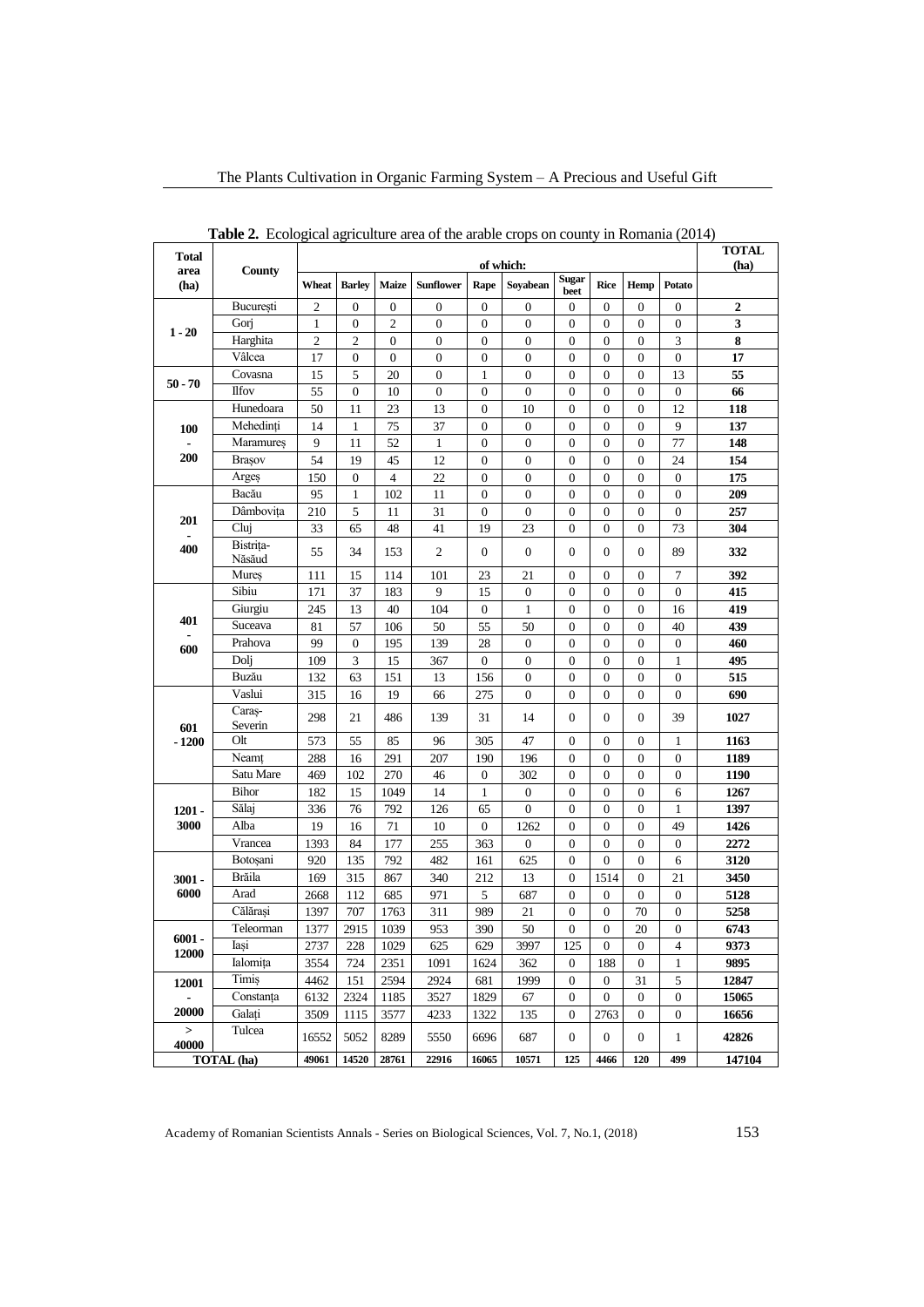## **Conclusions**

- (1) Organic farming is a holistic production management system which promotes and enhances agro-ecosystem health, respecting biodiversity, biological cycles, and soil biological activity.
- (2) Organic farming combines tradition, innovation and science to benefit the shared environment and promote fair relationships and a good quality of life for all involved.
- (3) Organic farming is the only farming system which is regulated, in all its components *(plant cultivation, animal husbandry, processing of food and feed, trading, labelling, logos, advertising etc.),* by an ensemble of norms and standards of different types : ecological, technical, scientific, social, legal etc. .
- (4) The main characteritics of organic farming are: conversion (the transition from non organic to organic farming within a given period of time) and certification (formal process which assesses and then accredits the farming system for compliance with organic standards).
- (5) Ecological agriculture is a distinct farming system based on laws and principles of agroecology: land cultivation and animal husbandry with "harmonization" of all components of agroecosystems, generating sometime agroclimax.
- (6) The Romanian ecological agriculture area increased continuously from 17388 ha in 2000, to 226309 ha în 2016, with an annual rate of 13312 ha. Also, the number of operators in ecological agriculture was increased in time from 3834 in 2007, to 10562 in 2016.
- (7) The previosly decline of Romanian ecological agriculture  $(2014 2016)$  was caused by not introduction of sustainable changes in farmers activities (ex. Not introduction of symbiotic crops, especially during conversion period, even that the conversion subsidies are attractive).
- (8) Key crops in ecological agriculture of Romania are cereals and forage crops (including also pastures and hayfields);
- (9) Ecological agriculture is practiced everywhere in Romania but, under natural potential of each county, crops structure is unbalanced having an unusualy low surface of legumes.

### **References**

- [1] Report of the twenty-sixth session of the codex committee on food labelling, Codex Alimentarius Commission, 1999.
- [2] Fukuoka M., 1975 The Natural Way of Farming: The Theory and Practice of Green Philosophy.
- [3] Papacostea P. P., 1981 Agricultura Biologică, Edit. Ceres Bucureşti, 94 pp;
- [4] Puia I., 1977 Probleme ale agriculturii ecologice în Probleme ale agriculturii contemporane, red. I. Ceaușescu și Al. Ionescu, Edit. Ceres, București;
- [5] Puia I., Soran V., Rotar I., 1998 Agroecologie, Ecologism și Ecologizare, Edit. Genesis, Cluj-Napoca;